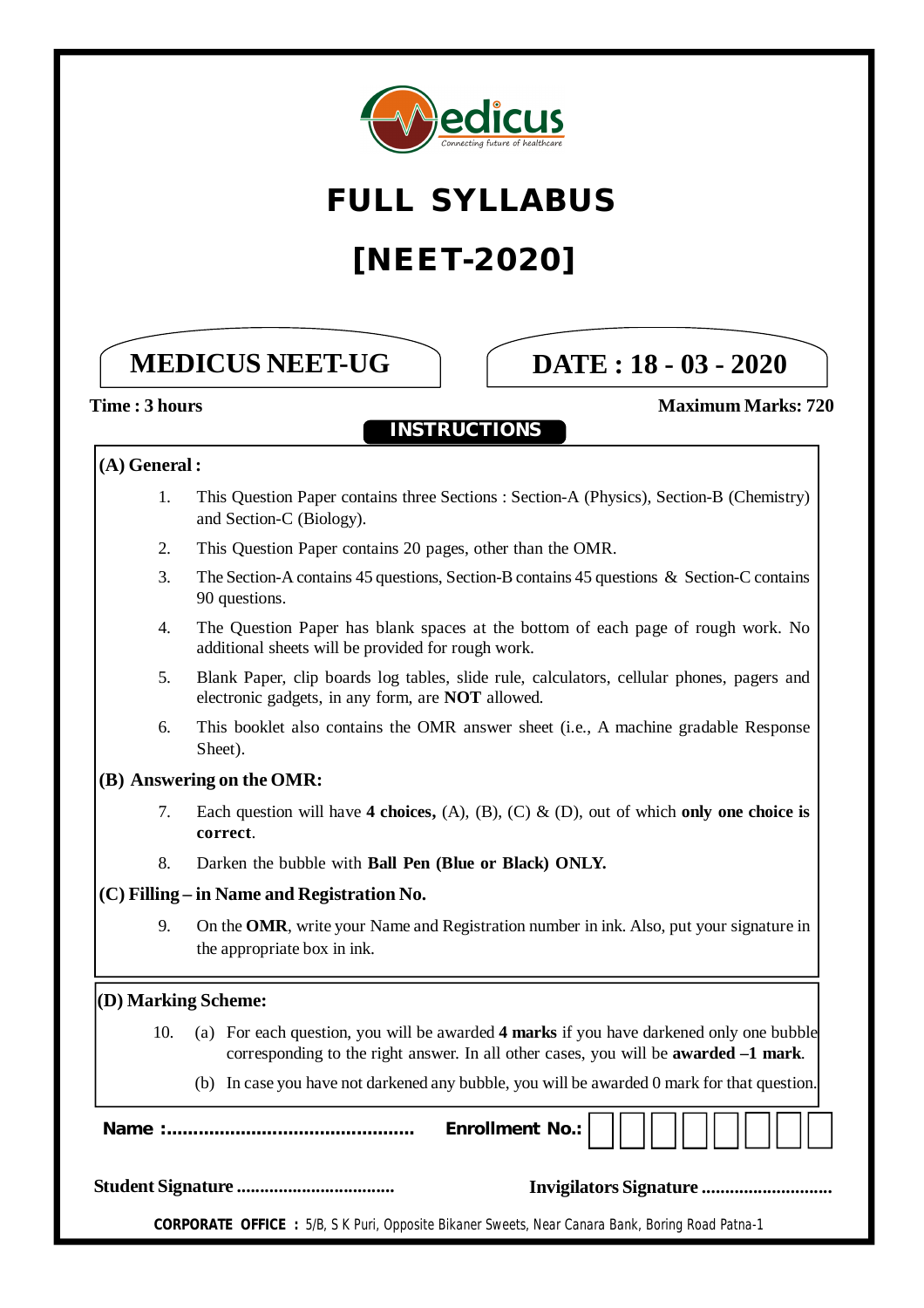### **PHYSICS**

- 1. A convex lens of focal length A and a concave lens of focal length B are placed in contact. The focal length of combination is-
	- (A)  $A + B$  (B)  $A B$ AB  $A + B$ (D) AB  $(B-A)$
- 2. Figure shows the graph of angle of deviation  $\delta$  versus angle of incidence *i* for a light ray striking a prism. The prism angle is –  $\delta$ 
	- (A)  $30^{\circ}$
	- (B)  $45^{\circ}$
	- (C)  $60^{\circ}$
	- (D)  $75^{\circ}$
- 3. The linear width of central maxima in single slit diffraction pattern on a screen placed at a distance 'D' m from a slit plane having a slit of width 'a'm is given by –

(A) 
$$
\frac{2\lambda a}{D}
$$
 \t\t (B)  $\frac{\lambda D}{a}$  \t\t (C)  $\frac{2\lambda D}{a}$  \t\t (D)  $\frac{3\lambda D}{2a}$ 

4. In Young's double slit experiment, separation between slits is 1mm, distance of screen from slits is 2.5 m, if wavelength of incident light is 400nm. The fringe width will be-

(A) 0.1m (B) 1mm (C) 10mm (D) 1 cm

- 5. A for sighted man can see clearly at a distance of 1m. The power of the lens that would make him see clearly at a distance of 0.2m is-
	- (A) 4D (B) –4D (C) 6D (D) –6D
- 6. Electromagnetic waves are produced by–
- (A) a static charge (B) a moving charge (C) an accelerating charge(D) chargeless particle 7. Light of two different frequencies whose photons have energies 1ev and 2.5ev successively illuminate a metal of work function 0.5ev. The ratio of the maximum speeds of the emitted elecrons will be–
	- (A) 1 : 5 (B) 1 : 4 (C) 1 : 2 (D) 1 : 1
- 8. In which of the following system will the wavelength corresponding to  $n = 2$  to  $n = 1$  be
	- $(A)$ <sub>1</sub> $H^1$ (B)  ${}^{2}H_{1}$  $(C)$  He<sup>+</sup> (D)  $He^{++}$
- 9. The correct formula for distance of closest approach is given by –

(A) 
$$
\frac{(z_1e)(z_2e)}{4\pi \epsilon_0 \left(\frac{1}{2}mv^2\right)}
$$
 (B)  $\frac{(z_1e)(z_2e) \times \frac{1}{2}mv^2}{4\pi \epsilon_0}$  (C)  $\frac{(z_1e)^2(z_2e)^2}{4\pi \epsilon_0 \left(\frac{1}{2}mv^2\right)}$  (D)  $\frac{1}{2}mv^2 \left(\frac{z_1z_2e^2}{4\pi \epsilon_0}\right)^2$ 

10. A radioactive nucleus undergoes a series of decay according to the scheme –

 $A \xrightarrow{\alpha} A_1 \xrightarrow{\beta^-} A_2 \xrightarrow{\alpha} A_3 \xrightarrow{\gamma} A_4$ 

If the mass number and atomic number of A are 180 and 72 respectively, what are these numbers for  $A_1$ (A) 176,71 (B) 176,70 (C) 172,69 (D) 170,70 11. Control rods in nuclear reactor are made up of -

(A) Cadmium (B) Neutron (C) Graphite (D) Uranium





i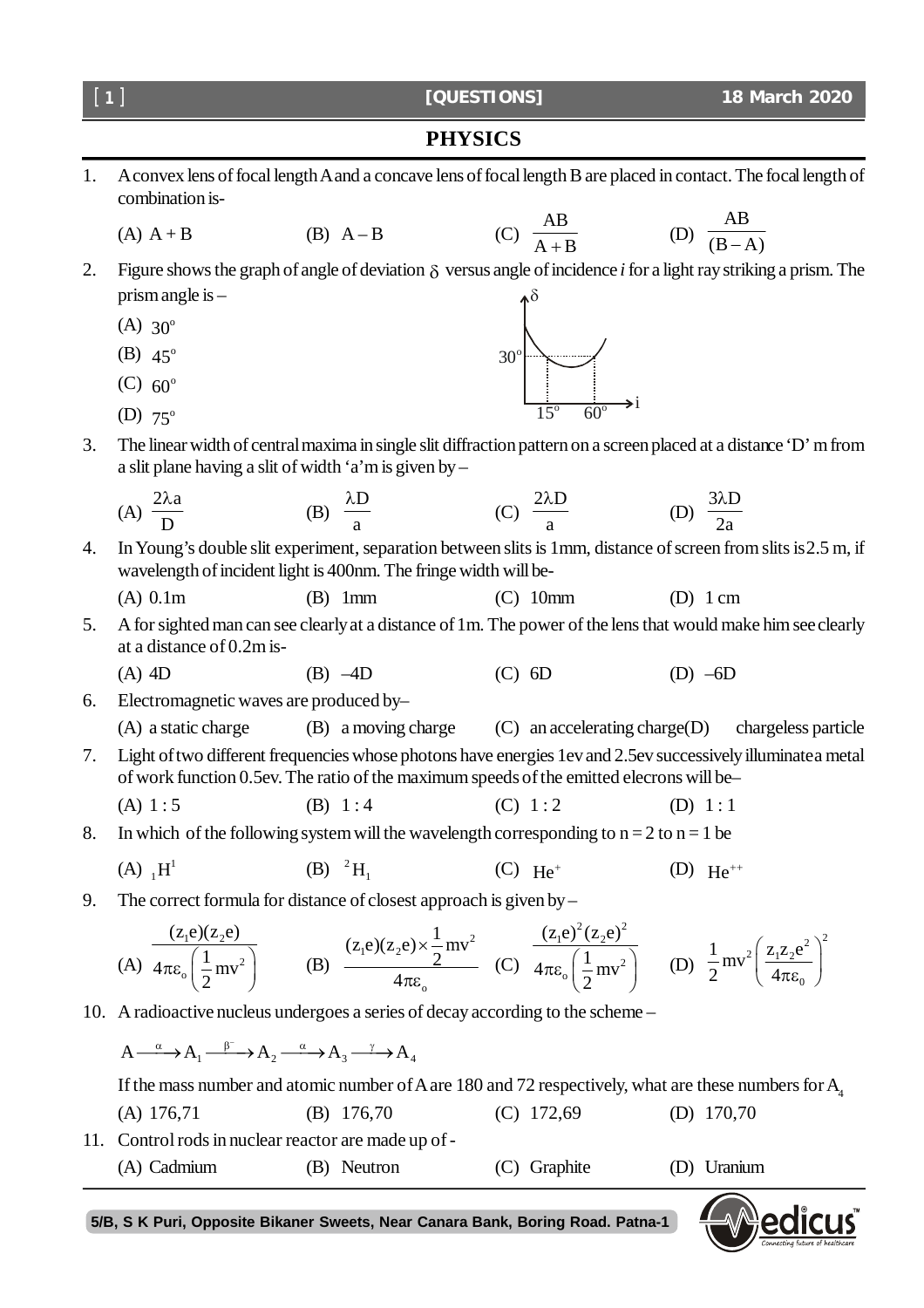**[QUESTIONS] 18 March 2020** [ **2** ] 12. The Equivalent resistance of the network shown in the figure between points A and B is - (Diode is ideal) (A)  $5\Omega$  when  $V_A > V_B$ (B)  $10\Omega$  when  $V_A < V_B$  $\Omega$   $\Gamma$ Ω 10 10 (C) Both A and B (D)  $5\Omega$  always 13. In the CB mode of a transistor, when the collector voltage is charged by 0.5 volt. The collector current changes by 0.05 mA. The collector current changes by 0.05 mA. The output resistance will be - (A)  $10 k\Omega$  (B)  $20 k\Omega$  (C)  $5 k\Omega$  (D)  $2.5 k\Omega$ 14. If the voltage between the terminals A and B is 17 volt and zener breakdown voltage is 9V, then the potential across R is - (A) 6V (B) 8V R  $\rm R_{L}$ A <sub>R</sub> (C) 9V (D) 17V 15. The rms value of the emf given by  $E = 8 \sin \omega t + 6 \sin 2\omega t$ (A)  $5\sqrt{2}$  V (B)  $7\sqrt{2}$  V (C)  $10$  V (D)  $10\sqrt{2}$  V 16. When the current in a coil changes from 8A to  $2A$  in  $3 \times 10^{-2}$  s, the emf induced in the coil is 2V. The self induction of coil in mH is - (A) 10 (B) 20 (C) 30 (D) 46 17. A wire of length  $\gamma$  moves towards left as shown in figure. The emfinduced in the wire will be -(A)  $\frac{\mu_0 IV}{2\pi}$ en  $\left(\frac{a}{2}\right)$  $2\pi$  (a  $\mu_0$ IV  $_{\ell_{\rm m}}(a+\ell)$  $\frac{-ln(-a)}{a}$  $\ell n \left( \frac{a+\ell}{a} \right)$  (B)  $\left( \frac{\mu_0 I}{2\pi a} \right) \ell v$  $2\pi a$  ,  $\left(\begin{array}{c} \mu_0 \text{I}\end{array}\right)_{\rho_0}$  $\left(\frac{\mu_0 I}{2\pi a}\right)\ell v$ I *l* V a (C)  $\frac{\mu_0 I}{2r} \ell v \frac{1}{2} - \frac{1}{2}$  $2r$  a a  $\frac{\mu_0 I}{2r} \ell v \left[ \frac{1}{a} - \frac{1}{a + \ell} \right]$  $\overline{\ell}$  (D) zero 18. The susceptibility of a diamagnetic material is - (A) small and negative (B) small and positive (C) large and negative (D) large and positive 19. In the circuit shown in figure E, F, G, H are cells of emf 2, 1, 3 and 1 Volt respectively and their internal resistances are 2, 1, 3 and  $1\Omega$  respectively, the potential difference between B and D is - (A)  $\frac{1}{13}V$  (B)  $\frac{2}{13}$  V A  $E$  B  $E + \frac{1}{2}$  수 + H G  $D \longrightarrow C$  $22$ (C)  $\frac{3}{2}$  V (D)  $0 V$ 20. A carbon resistance have a following color code. What is the value of the resistance - (A)  $5.3 M\Omega \pm 5\%$  (B)  $64 K\Omega \pm 10\%$ 

**5/B, S K Puri, Opposite Bikaner Sweets, Near Canara Bank, Boring Road. Patna-1**

(C) 6.4 M  $\Omega \pm 5\%$  (D) 530 K  $\Omega \pm 5\%$  G O Y Golden

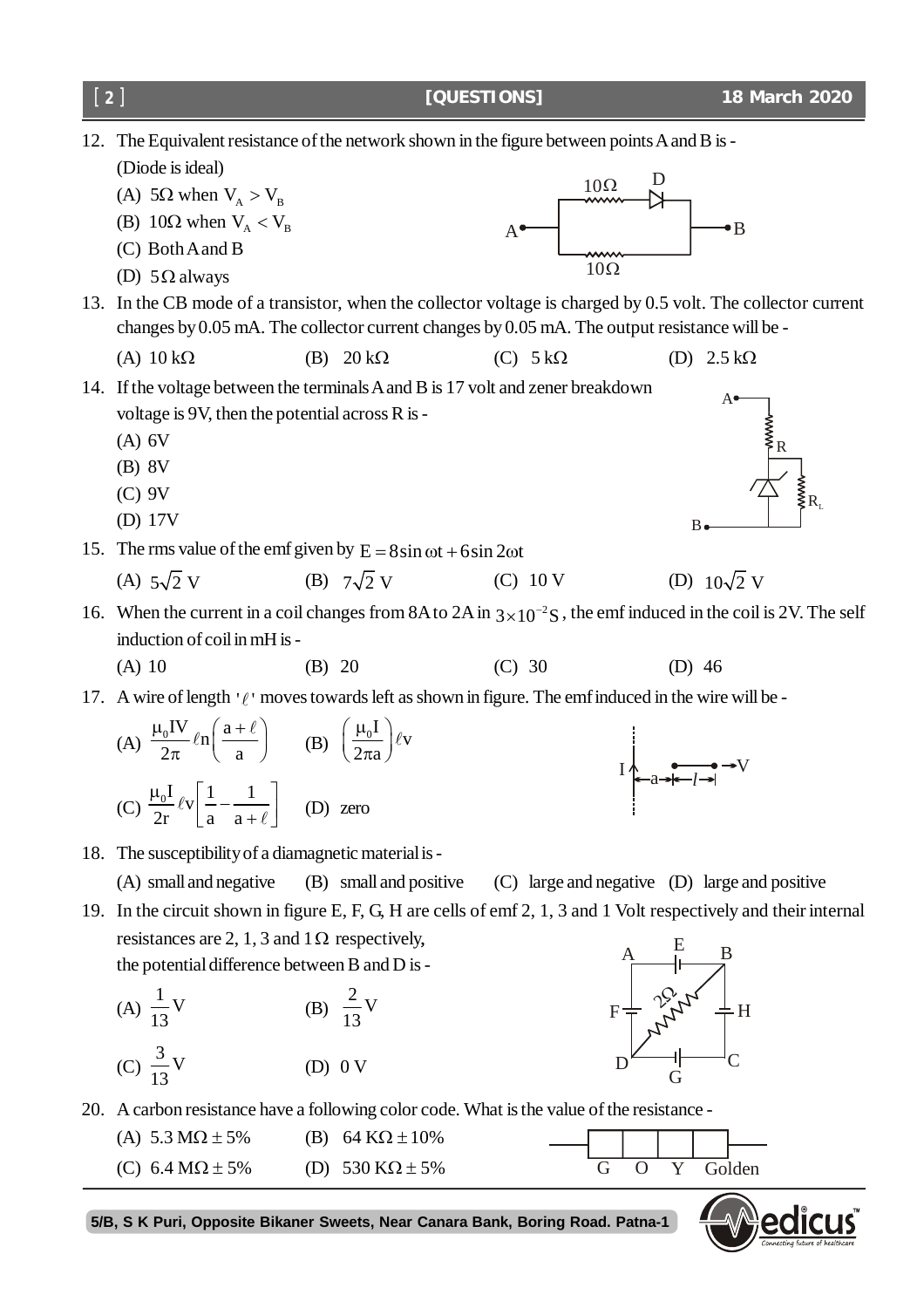| $\begin{bmatrix} 3 \end{bmatrix}$ |                                                                                                                                                                                                                                           | [QUESTIONS]                                              | 18 March 2020                                                                                                                                |
|-----------------------------------|-------------------------------------------------------------------------------------------------------------------------------------------------------------------------------------------------------------------------------------------|----------------------------------------------------------|----------------------------------------------------------------------------------------------------------------------------------------------|
|                                   | 21. A parallel plate capacitor has $1 \mu$ F capacitance One of its two plates is given $+2 \mu$ c charge and other plate                                                                                                                 |                                                          |                                                                                                                                              |
|                                   | $+4 \mu c$ charge. The potential difference developed across the capacitor is -                                                                                                                                                           |                                                          |                                                                                                                                              |
|                                   | $(A)$ 1 volt<br>$(B)$ 5 volt                                                                                                                                                                                                              | $(C)$ 2 volt                                             | (D) $3$ volt                                                                                                                                 |
|                                   | 22. In the figure shown below, the charge on the left plate of the 10 µc capacitor $-30 \mu$ c. The charge on the right                                                                                                                   |                                                          |                                                                                                                                              |
|                                   | plate of the $6 \mu$ F capacitor is -                                                                                                                                                                                                     |                                                          |                                                                                                                                              |
|                                   | (A) +12 $\mu$ c (B) +18 $\mu$ c                                                                                                                                                                                                           | $\frac{1}{10\mu F}$                                      | $\begin{array}{ccc} \begin{array}{c} \begin{array}{c} \end{array}\\ \begin{array}{c} \end{array}\\ \begin{array}{c} \end{array} \end{array}$ |
|                                   | (C) $-12 \mu c$ (D) $-18 \mu c$                                                                                                                                                                                                           |                                                          | $4\mu F$                                                                                                                                     |
|                                   | 23. Find the number of possible natural oscillations of air column in a pipe frequences of which lie below 1250 Hz                                                                                                                        |                                                          |                                                                                                                                              |
|                                   | if the pipe is closed from one end. The length of the pipe is $\ell = 85 \text{cm}$ . The velocity of sound is $v = 340 \text{ ms}^{-1}$ .                                                                                                |                                                          |                                                                                                                                              |
|                                   | $(A)$ 5<br>(B) 6                                                                                                                                                                                                                          | $(C)$ 7                                                  | $(D)$ 8                                                                                                                                      |
|                                   | 24. Write the dimensions of $a \times b$ in the relation $E = \frac{b - x^2}{at}$ , where E is the energy, x is the displacement, and t                                                                                                   |                                                          |                                                                                                                                              |
|                                   | is the time.                                                                                                                                                                                                                              |                                                          |                                                                                                                                              |
|                                   | (A) $ML^2T$                                                                                                                                                                                                                               | (B) $M^{-1}L^{2}T^{1}$ (C) $ML^{2}T^{-2}$ (D) $MLT^{-2}$ |                                                                                                                                              |
|                                   | 25. A particle is moving with speed $V = b\sqrt{x}$ along positive x-axis. Calculate the speed of the particle at time                                                                                                                    |                                                          |                                                                                                                                              |
|                                   | $t = \delta$ (assume that the particle is at origin at $t = 0$ )                                                                                                                                                                          |                                                          |                                                                                                                                              |
|                                   | (A) $\frac{b^2\delta}{4}$<br>(B) $\frac{b^2\delta}{2}$                                                                                                                                                                                    | (C) $b^2\delta$                                          | (D) $\frac{b^2\delta}{\sqrt{2}}$                                                                                                             |
|                                   |                                                                                                                                                                                                                                           |                                                          |                                                                                                                                              |
| 26.                               | The stream of a river is flowing with a speed of $2 \text{ km/h}$ . A swimmer can swim at a speed of $4 \text{ km/h}$ . What<br>should be the direction of the swimmer with respect to the flow of the river to cross the river straight? |                                                          |                                                                                                                                              |
|                                   | $(A) 60^{\circ}$<br>(B) $120^\circ$                                                                                                                                                                                                       | $(C) 90^{\circ}$                                         | (D) $150^\circ$                                                                                                                              |
|                                   | 27. The correct relationship between horizontal range(R) and time of flight(T) is given by –                                                                                                                                              |                                                          |                                                                                                                                              |
|                                   | (A) $\frac{R}{T} = u \sec \theta$ (B) $\frac{R}{T} = u^2 \tan \theta$ (C) $\frac{R}{T} = u \cos \theta$ (D) $T = R(u \cos \theta)$                                                                                                        |                                                          |                                                                                                                                              |
|                                   | 28. The contact force between the both blocks will be                                                                                                                                                                                     |                                                          |                                                                                                                                              |
|                                   | $(A)$ 20 N                                                                                                                                                                                                                                |                                                          |                                                                                                                                              |
|                                   | $(B)$ 36 N<br>$(C)$ 44 N                                                                                                                                                                                                                  |                                                          |                                                                                                                                              |
|                                   | (D) None of these                                                                                                                                                                                                                         | 8kg                                                      | 2kg                                                                                                                                          |
|                                   | 29. The minimum force required to move the block up on a rough inclined plane of inclination $\theta$ and co-efficient                                                                                                                    |                                                          |                                                                                                                                              |
|                                   | of friction $\mu$ .                                                                                                                                                                                                                       |                                                          |                                                                                                                                              |
|                                   | (A) $mg \sin \theta - \mu mg \cos \theta$                                                                                                                                                                                                 | (B) $\mu$ mg cos $\theta$ – mg sin $\theta$              |                                                                                                                                              |
|                                   | (C) $g \tan \theta$                                                                                                                                                                                                                       | (D) $mg \sin \theta + \mu mg \cos \theta$                |                                                                                                                                              |
|                                   | 30. A force $\vec{F} = 6x\hat{i} + 2y\hat{j}$ displaces a body from $\vec{r}_1 = 3\hat{i} + 8\hat{j}$ to $\vec{r}_2 = 5\hat{i} - 4\hat{j}$ . The work done by the force is –                                                              |                                                          |                                                                                                                                              |
|                                   | (A) 0 J<br>$(B)$ 16 J                                                                                                                                                                                                                     | $(C)$ 10 J                                               | (D) $15 J$                                                                                                                                   |
|                                   | 31. An automobile of mass m accelerate starting from rest, while the engine supplies constant power P, its posi-<br>tion, S changes with time as-(assuming the automible starts from rest)                                                |                                                          |                                                                                                                                              |

(A)  $S \propto t^{1/2}$  (B)  $S \propto t^{3/2}$  (C)  $S \propto t^{-1/2}$  (D)  $tS \propto t^{-3/2}$ 

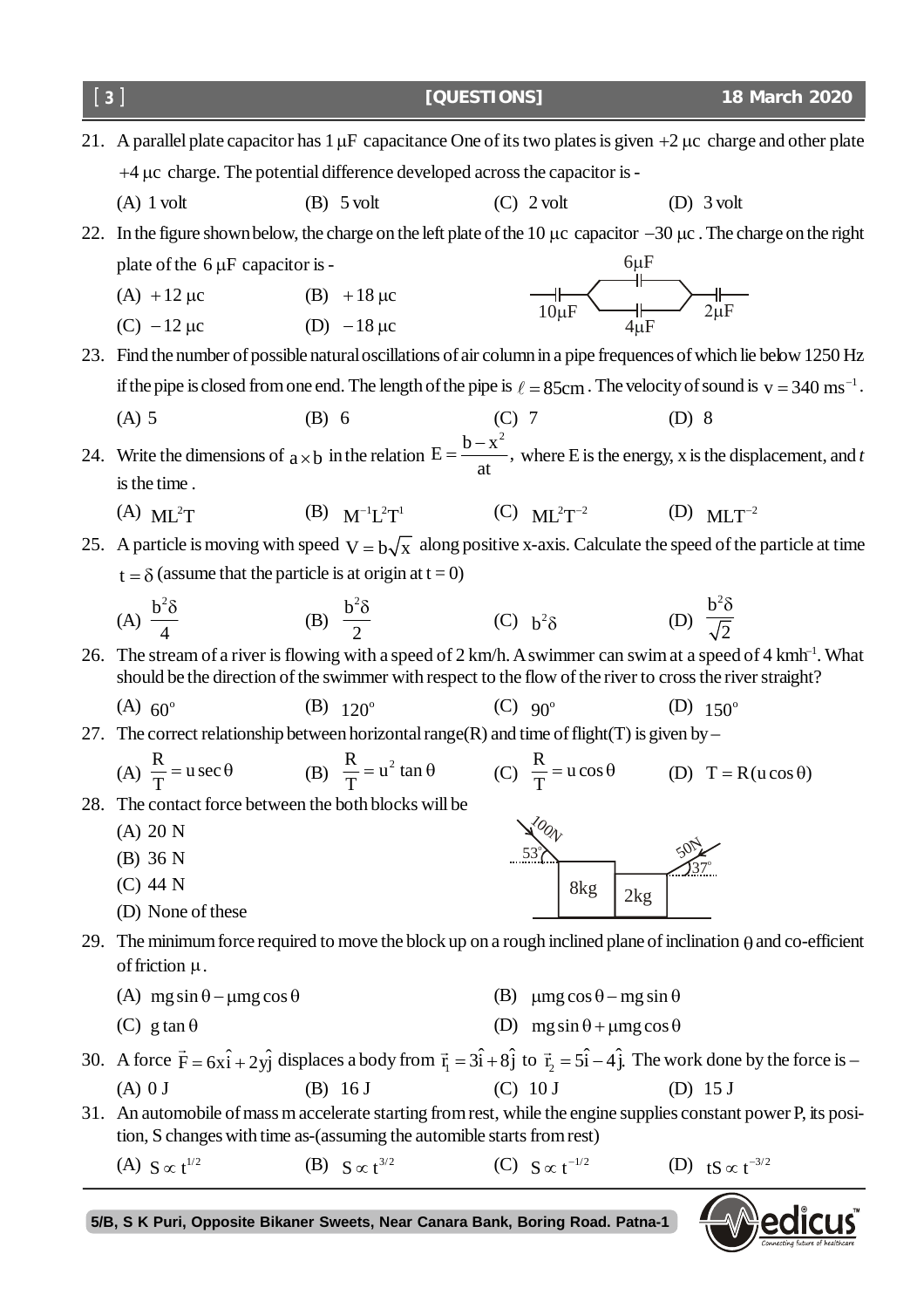32. The masses of 10 kg and 20 kg respectively are connected by a massless spring as shown in figure. A force of 200 N acts on the 20 kg mass. At the instant shown, the 10 kg mass has acceleration  $12 \text{ ms}^{-2}$ . What is the acceleration of 20 kg mass?



34. The moment of inertia of the uniform ring about a point passing through p, perpendicular to plane of paper

- (A)  $MR^2$  $MR^2$ 2 P R R (C)  $2MR^2$  (D)  $MR^2$ 4
- 35. A string is wound around a hollow cylinder of mass 5 kg and radius 0.5 m. If the string is now pulled with a horizontal force of 40 N and the cylinder is rolling without slipping on a horizontal surface (see figure), then the angular acceleration of the cylinder will be (Neglect the mass and thickness of the string) (A)  $10 \text{ rad/s}^2$ (B)  $16$  rad/s<sup>2</sup> (C) 20  $\text{rad/s}^2$ (D)  $12 \text{ rad/s}^2$
- 36. The variation of accleration due to gravity 'g' with distance d from centre of Earth is best represented by  $(R = Earth's radius)$



37. The potential energy of a particle of mass m is given by  $U(x) = U_0(1 - \cos cx)$  where  $U_0$  and c are constant. The period of small oscillations of the particle will be –

(A) 
$$
2\pi \sqrt{\frac{mc^2}{U_0}}
$$
 (B)  $2\pi \sqrt{\frac{mU_0}{c^2}}$  (C)  $2\pi \sqrt{\frac{m}{c^2 U_0}}$ 

(D) Can't be determined

- 38. The working of an atomizer depends upon
	- (A) Bernoulli's therorem (B) Boyle's law
	- (C) Archimedes principle (D) Pascal's law
- 
- 

- -
- 39. If a water drop is kept between the two glass plates, then its shape is–



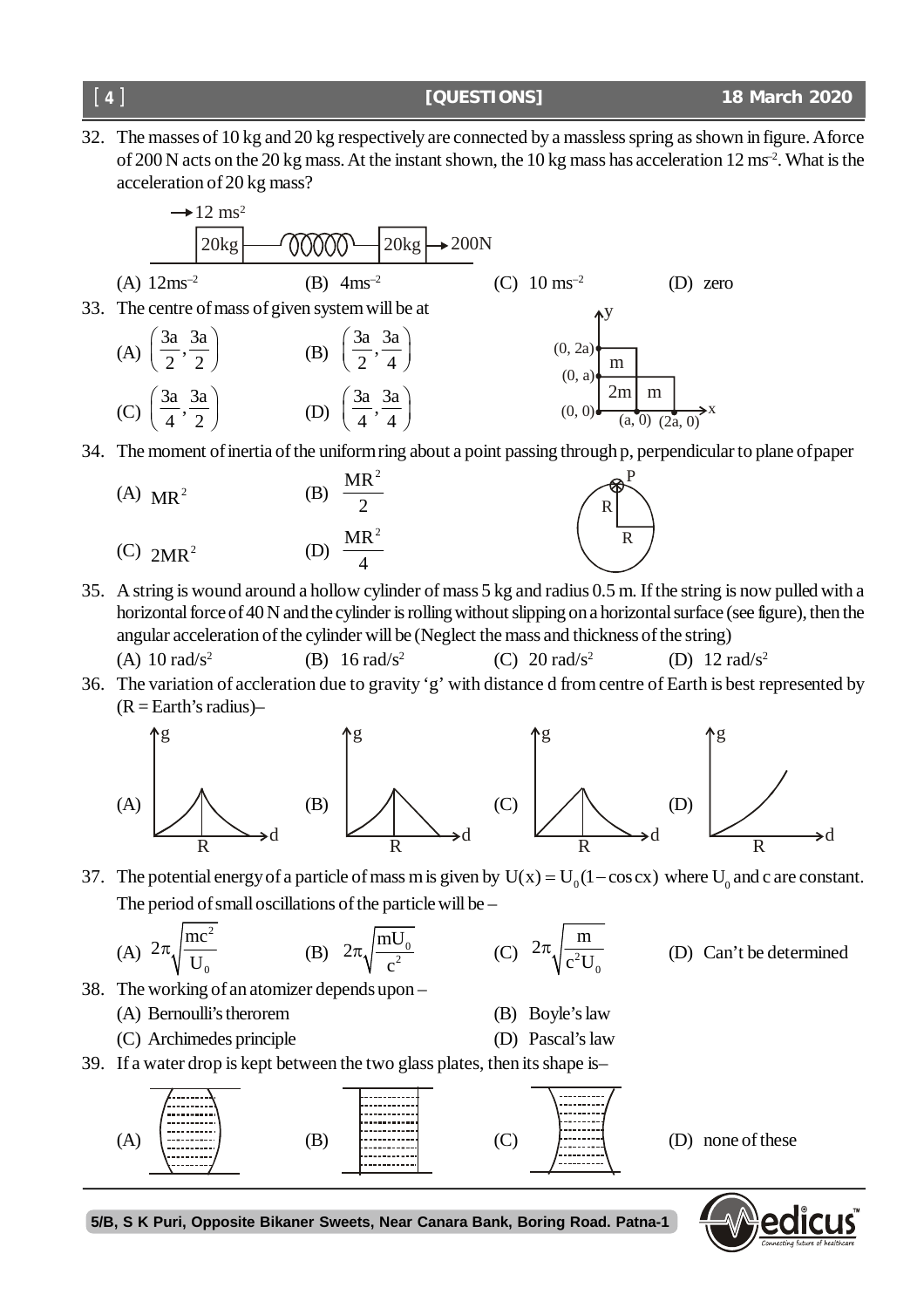| [5] |                                                                                                                                                                  |                       | [QUESTIONS]                                                                                                                                                                                                                        | 18 March 2020                                                                                                                                                                                                                    |  |
|-----|------------------------------------------------------------------------------------------------------------------------------------------------------------------|-----------------------|------------------------------------------------------------------------------------------------------------------------------------------------------------------------------------------------------------------------------------|----------------------------------------------------------------------------------------------------------------------------------------------------------------------------------------------------------------------------------|--|
|     | fork will be-                                                                                                                                                    |                       | 40. A tuning fork produces 4 beats per second with another tuning fork of frequency 256 Hz. The first one is now<br>loaded with a little wax and the beat frequency is increased to 6 per second. The original frequency of tuning |                                                                                                                                                                                                                                  |  |
|     | $(A)$ 260 Hz                                                                                                                                                     | $(B)$ 250 Hz          | (C) 252 Hz                                                                                                                                                                                                                         | (D) None of these                                                                                                                                                                                                                |  |
|     |                                                                                                                                                                  |                       | (given, room temperature = $30^{\circ}$ C, specific heat of copper = 0.1 cal/g <sup>o</sup> C.                                                                                                                                     | 41. A copper ball of mass 100g is at temperature T. It is dropped in a copper calorimeter of mass 100g, filled with<br>170 gm of water at room temperature subsequently, the temperature of the system is found to be 75°C. T is |  |
|     | (A) $885^{\circ}$ C                                                                                                                                              | (B) $1250^{\circ}$ C  | (C) $825^{\circ}$ C                                                                                                                                                                                                                | (D) $800^{\circ}$ C                                                                                                                                                                                                              |  |
|     |                                                                                                                                                                  |                       | 42. In which of the following processes, convection doesn't take place primarily?                                                                                                                                                  |                                                                                                                                                                                                                                  |  |
|     | (A) sea and land breeze                                                                                                                                          |                       | (B) boiling of water                                                                                                                                                                                                               |                                                                                                                                                                                                                                  |  |
|     | (C) warming of glass of bulb due to filament                                                                                                                     |                       | (D) heating air around a furnance                                                                                                                                                                                                  |                                                                                                                                                                                                                                  |  |
| 43. |                                                                                                                                                                  |                       | Two spherical stars A and B emit black body radiation. The radius of A is 400 times that B and A emits $10^4$                                                                                                                      |                                                                                                                                                                                                                                  |  |
|     | times the power emitted from B. The ratio $\left(\frac{\lambda_A}{\lambda_B}\right)$ of their wavelenths $\lambda_A$ and $\lambda_B$ at which the peaks occur in |                       |                                                                                                                                                                                                                                    |                                                                                                                                                                                                                                  |  |
|     | their respective radiation curves                                                                                                                                |                       |                                                                                                                                                                                                                                    |                                                                                                                                                                                                                                  |  |
|     | (A) 1:2                                                                                                                                                          | (B) $2:1$             | (C) 1:4                                                                                                                                                                                                                            | (D) $1:1$                                                                                                                                                                                                                        |  |
|     |                                                                                                                                                                  |                       | 44. A carnot engine has an efficiency of 1/6. When the temperature of the sink is reduced by 62°C, its efficiency<br>is doubled. The temperatures of the source and the sink are respectively                                      |                                                                                                                                                                                                                                  |  |
|     | (A) $62^{\circ}$ C, 129 $^{\circ}$ C                                                                                                                             |                       | (B) $99^{\circ}C,37^{\circ}C$ (C) $124^{\circ}C,62^{\circ}C$ (D) $37^{\circ}C,99^{\circ}C$                                                                                                                                         |                                                                                                                                                                                                                                  |  |
|     |                                                                                                                                                                  |                       | 45. If the ratio of lengths, radii and young's modulus of steel and brass wires shown in the figure are a, b and c,<br>respectively. The ratio between the increase in lengths of brass and steel wires would be                   | <b>ШШШШШШ</b>                                                                                                                                                                                                                    |  |
|     | (A) $\frac{b^2a}{2c}$                                                                                                                                            | (B) $\frac{bc}{2a^2}$ |                                                                                                                                                                                                                                    | <b>Brass</b>                                                                                                                                                                                                                     |  |
|     | $\frac{3b^2c}{2}$                                                                                                                                                | (D) $\frac{a}{2b^2c}$ |                                                                                                                                                                                                                                    | Steel                                                                                                                                                                                                                            |  |

## *SPACE FOR ROUGH WORK*

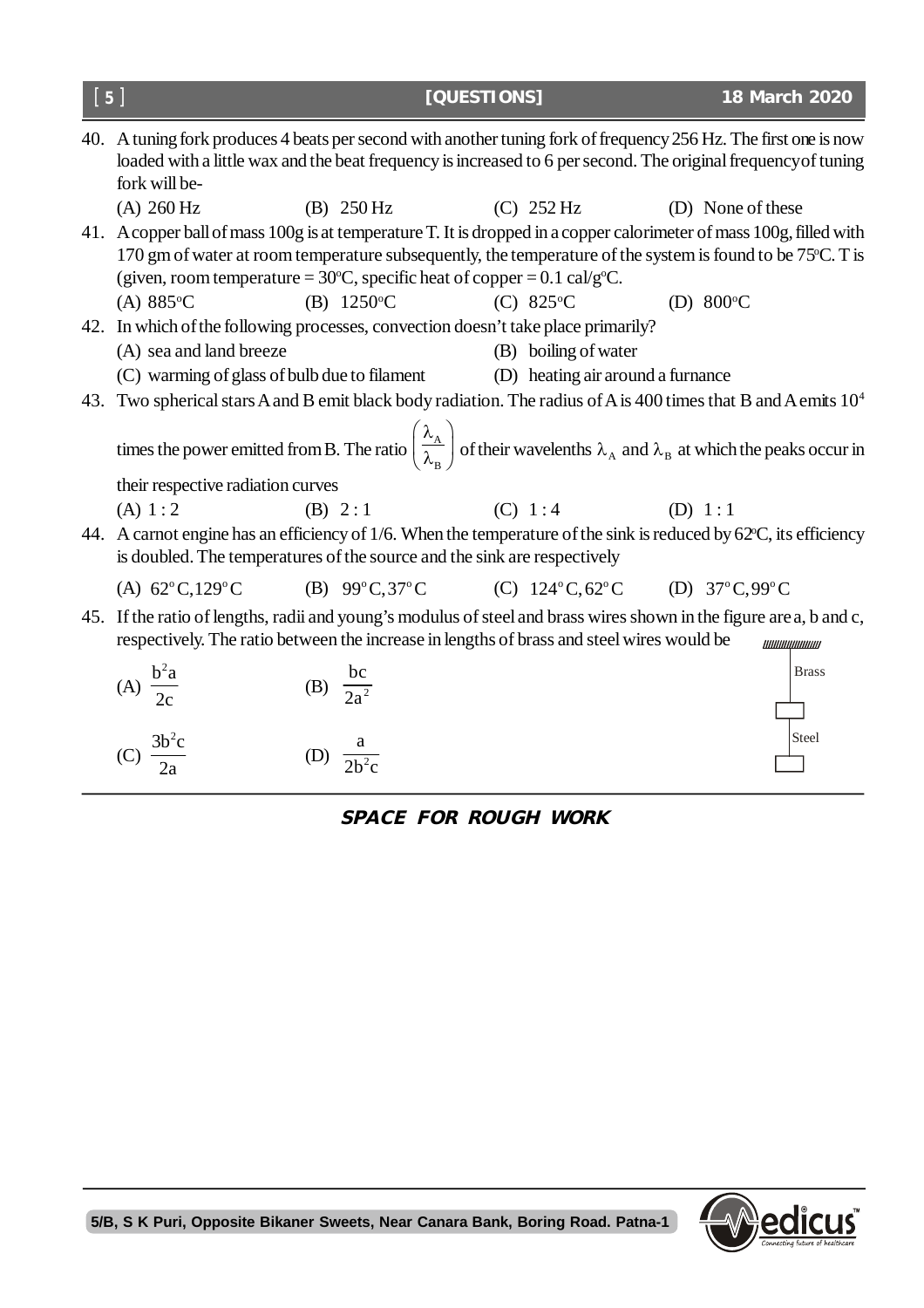### **CHEMISTRY**

- 46. Which of the following statement is incorrect regarding dehydrohalogenation of alkenes?
	- (A) During the reaction hydrogen atom is eliminated from the  $\beta$ -carbon atom.
	- (B) Rate of reaction for same alkyl group; Iodine > Bromine > Chlorine
	- (C) Rate of reaction;  $(CH_3)_3C \rightarrow (CH_3)_2CH \rightarrow CH_3CH_2$  –
	- (D) Only nature of halogen atom determine rate of the reaction.
- 47. Which of the following pairs of compounds are positional isomers?
	- (A)  $CH_3-CH_2-CH_2-CH_2-CH_3$ O and  $CH_3-CH_2-CH_2-CH_2-CH_3$ O  $\overline{O}$

(B) 
$$
CH_3-CH_2-CH_2-CH_2-CHO
$$
 and  $CH_3-CH_2-CH_2-CH_2-CH_3$ 

(C) 
$$
CH_3 - CH_2 - CH_2 - C - CH_3
$$
 and  $CH_3 - CH - CH_2 -CHO$   
\n
$$
\begin{array}{c}\n1 \\
0 \\
CH_3\n\end{array}
$$

(D) 
$$
CH_3 - CH_2 - C - CH_2 - CH_3
$$
 and  $CH_3$   
  $CH_3$   $CH - CH_2 - CH_2$  –CHO

- 48. Which of the molecules act as a lewis acid ?  $(A)$   $(CH_3)$ <sub>2</sub>  $B$  $(B)$   $(CH_3)$ , O  $CH_3$ )<sub>2</sub> O (C)  $(CH_3)_{3}P$  (D)  $(CH_3)_{3}N$
- 49. Which of the following statements is incorrect ?
	- (A) Pure sodium metal dissoves in liquid amonia to give blue solution
	- (B) NaOH reacts with glass to give sodium silicate
	- (C) Aluminium, reacts with excess NaOH to give  $\text{Al}(OH)_{3}$
	- (D) NaHCO<sub>3</sub> on heating gives  $\text{Na}_2\text{CO}_3$
- 50. Match the columns

Column -I Column - II

- (a)  $\frac{R}{R}$   $\bigg\}$  C = NH R (p) Oxime
- (b)  $\frac{R}{R}$   $\bigg\}C = \text{NOH}$ R (q) Semicarbazone
- (c)  $\frac{R}{R}$   $\bigg\}C = N NH_2$ R (r) Imine  $\ddot{\mathrm{o}}$

double bonds and a nitro group as substituent, X is :

- (d)  $\frac{R}{R}$   $\bigg\}$  C = N NH C NH<sub>2</sub> R R
- (A)  $A (q), B (s), C (p), D (r)$  (B)  $A (r), B (p), C (s), D (q)$
- (C)  $A (r), B (s), C (p), D (q)$  (D)  $A (s), B (r), C (q), D (p)$ 
	-

(s) Hydrazone

(A) Homocyclic but not aromatic (B) Aromatic but not homocyclic

51. An organic compound X (molecular formula  $C<sub>g</sub>H<sub>z</sub>O<sub>z</sub>N$ ) has six carbon atoms in a ring system, two

- (C) Homocyclic and aromatic (D) Heterocyclic and aromatic
- -

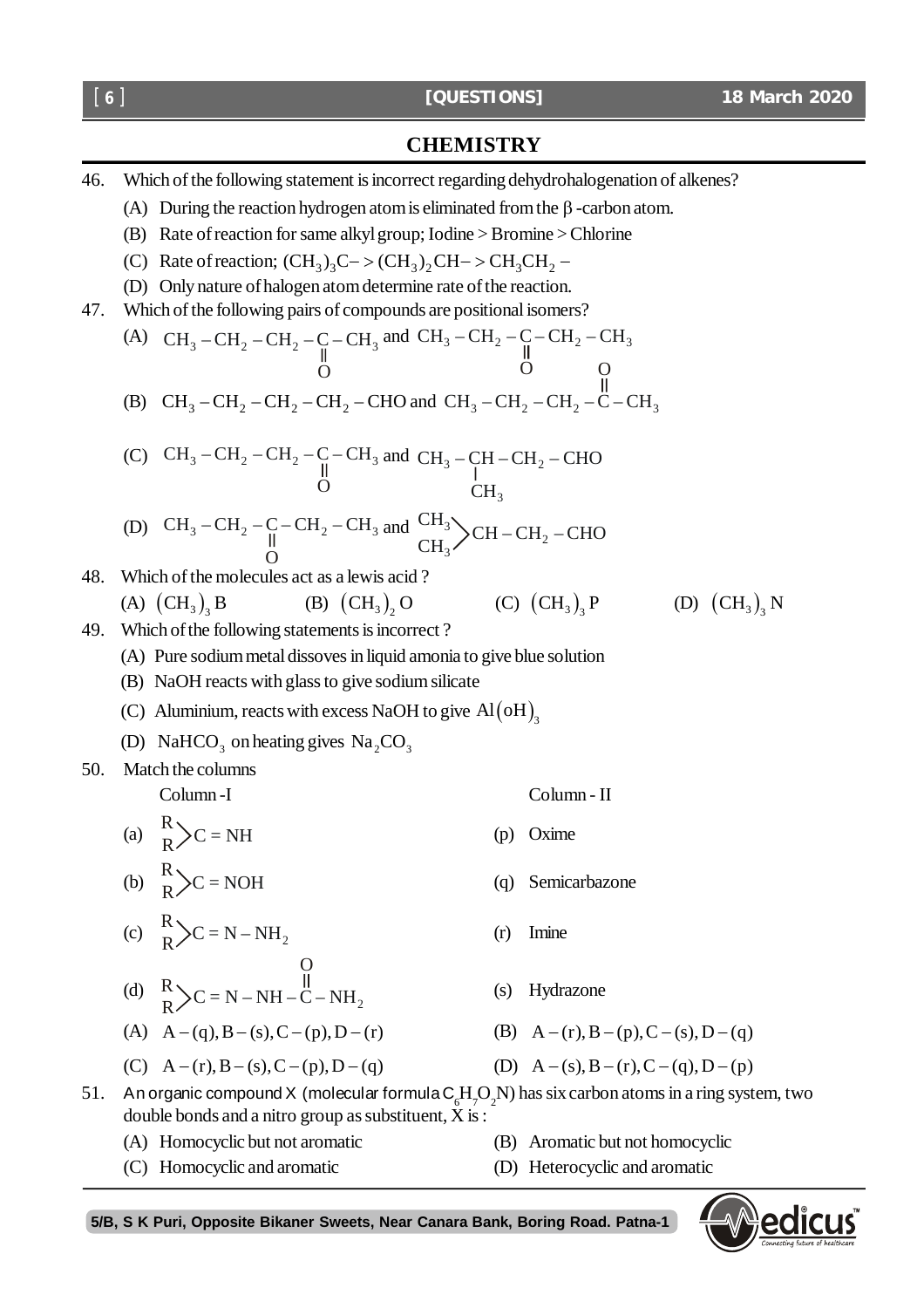| [7] |                                                                                                                                                                                                                                   | [QUESTIONS]                                                                               | 18 March 2020                     |  |  |
|-----|-----------------------------------------------------------------------------------------------------------------------------------------------------------------------------------------------------------------------------------|-------------------------------------------------------------------------------------------|-----------------------------------|--|--|
| 52. | The solubility product of a sparingly soluble salt AX, is $3.2 \times 10^{-11}$ . Its solubility (in mol/L) is                                                                                                                    |                                                                                           |                                   |  |  |
|     | (A) $5.6 \times 10^{-6}$<br>(B) $3.1 \times 10^{-4}$                                                                                                                                                                              | (C) $2 \times 10^{-4}$                                                                    | (D) $4 \times 10^{-4}$            |  |  |
| 53. | The electrolytic method of reduction is employed for the preparation of metals that                                                                                                                                               |                                                                                           |                                   |  |  |
|     | (A) are weakly electropositive                                                                                                                                                                                                    | (B) are moderately electropositive                                                        |                                   |  |  |
|     | (C) are strongly electropositive                                                                                                                                                                                                  | (D) form oxides                                                                           |                                   |  |  |
| 54. | The chemical system that is non-aromatic is                                                                                                                                                                                       |                                                                                           |                                   |  |  |
|     | (A)<br>(B)                                                                                                                                                                                                                        | (C)                                                                                       |                                   |  |  |
| 55. | Among the following compounds (I–III), the case of their reaction with electrophiles is,<br>NO <sub>2</sub><br>OCH <sub>3</sub>                                                                                                   |                                                                                           |                                   |  |  |
|     | $\rm(D)$<br>(II)                                                                                                                                                                                                                  | (III)                                                                                     |                                   |  |  |
|     | $(A)$ $II > III > I$<br>(B) $III > II > I$                                                                                                                                                                                        | $(C)$ II > I > III                                                                        | (D) $I > II > III$                |  |  |
| 56. | Zinc can be coated on Iron to produce galvanized iron but the reverse is not possible. It is because                                                                                                                              |                                                                                           |                                   |  |  |
|     | (A) Zinc has higher negative electrode potential that iron                                                                                                                                                                        |                                                                                           |                                   |  |  |
|     | (B) Zinc is lighter than iron                                                                                                                                                                                                     |                                                                                           |                                   |  |  |
|     | (C) Zinc has lower melting point than iron<br>(D) Zinc has lower negative electrode potential than iron                                                                                                                           |                                                                                           |                                   |  |  |
| 57. | Caustic soda solution is an adsorbent for                                                                                                                                                                                         |                                                                                           |                                   |  |  |
|     | $(A)$ NH <sub>3</sub><br>$(B)$ CO <sub>2</sub>                                                                                                                                                                                    | $(C)$ CO                                                                                  | $(D)$ N <sub>2</sub> O            |  |  |
| 58. | The reagent (s) which can be used to distinguish acetophenone from benzophenone is (are):                                                                                                                                         |                                                                                           |                                   |  |  |
|     | (A) 2, 4- Dinitrophenylhydrazine                                                                                                                                                                                                  | (B) Aqueous solution of NaHSO <sub>3</sub>                                                |                                   |  |  |
|     | (C) Benedict reagent                                                                                                                                                                                                              | (D) $I_2$ and NaOH.                                                                       |                                   |  |  |
| 59. | A compound A with molecular formula $C_{10}H_{13}Cl$ gives a white precipitate on adding silver nitrate solution.                                                                                                                 |                                                                                           |                                   |  |  |
|     | A on reacting with alcoholic KOH gives compound B as the main product. B on ozonolysis gives C and<br>D. C gives Cannizzaro reaction but not aldol condensation. D gives aldol condensation but not Cannizzaro<br>reaction. A is: |                                                                                           |                                   |  |  |
|     | (A) $C_6H_5-CH_2-CH_2-CH_2-CH_2-CH_2-Cl$                                                                                                                                                                                          | (B) $C_6H_5-CH_2-CH_2-CH-CH_3$                                                            |                                   |  |  |
|     | (C) $C_6H_5-CH_2-\frac{C}{C}$ $C_1$ $CH_3$                                                                                                                                                                                        | (D) $\overline{CH_2-CH_2-CH_3}$<br>(D) $\overline{CH_2-Cl}$                               |                                   |  |  |
| 60. | Which of the following is a broad spectrum drug?                                                                                                                                                                                  |                                                                                           |                                   |  |  |
|     | (A) Plasmoquine<br>(B) Chloroquine                                                                                                                                                                                                | (C) Chloramphenicol (D) D.D.T                                                             |                                   |  |  |
| 61. | A compound on treatment with NaOH followed by addition of AgNO <sub>3</sub> produces white precipitate at<br>room temperature. The precipitate is soluble in NH <sub>4</sub> OH. The compound is identified as                    |                                                                                           |                                   |  |  |
|     | (A) vinyl chloride<br>(B) benzyl chloride                                                                                                                                                                                         | (C) chlorobenzene                                                                         | (D) ethyl bromide                 |  |  |
| 62. | The isoelectronic pair is<br>(A) $Cl_2O,~ICl_2^-$                                                                                                                                                                                 | (B) ICl <sub>2</sub> , ClO <sub>2</sub> (C) IF <sub>2</sub> <sup>+</sup> , I <sub>3</sub> | (D) $Clo_{2}^{-}$ , $ClF_{2}^{+}$ |  |  |
|     |                                                                                                                                                                                                                                   |                                                                                           |                                   |  |  |

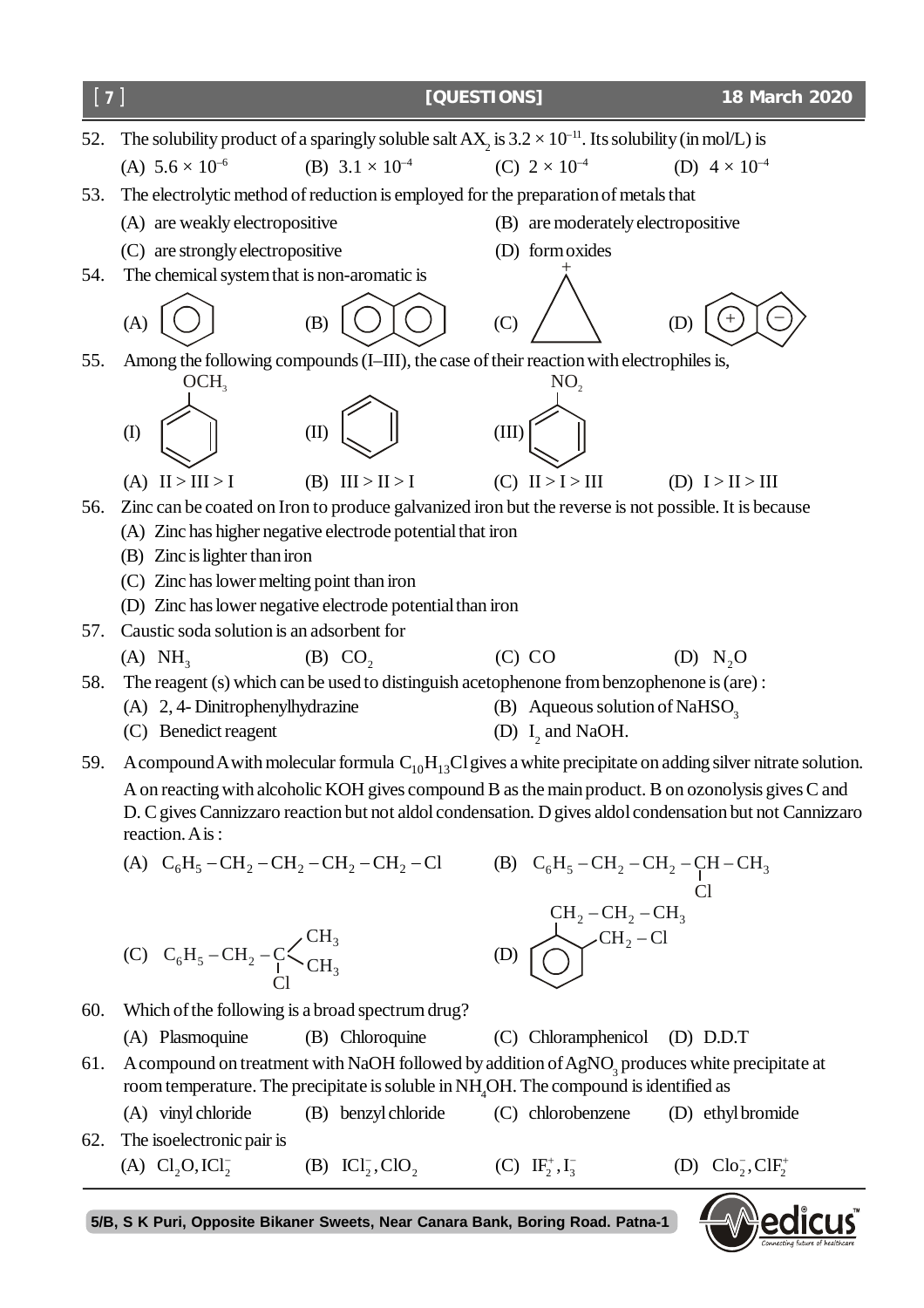|     | [QUESTIONS]<br>8]                                                                                                                                                                     |                                  | 18 March 2020              |
|-----|---------------------------------------------------------------------------------------------------------------------------------------------------------------------------------------|----------------------------------|----------------------------|
| 63. | AB crystallizes in a body centered cubic lattice with edge length "a" equal to 387 pm. The distance between<br>two oppositively charged ions in the lattice is                        |                                  |                            |
|     | $(A)$ 300 pm<br>(B) $335 \text{ pm}$                                                                                                                                                  | $(C)$ 250 pm                     | (D) $200 \text{ pm}$       |
| 64. | Which of the two ions from the list given below that have geometry that is explained by the same hybridization                                                                        |                                  |                            |
|     | of orbitals                                                                                                                                                                           |                                  |                            |
|     | $NO_2^-, NO_3^-, NH_2^-, NH_4^+,SCN^-$                                                                                                                                                |                                  |                            |
|     | (A) NO <sub>2</sub> and NO <sub>3</sub> (B) NH <sub>4</sub> and NO <sub>3</sub> (C) SCN <sup>-</sup> and NH <sub>2</sub> (D) NO <sub>2</sub> and NH <sub>2</sub>                      |                                  |                            |
| 65. | Which one is correct according to this figure.                                                                                                                                        |                                  |                            |
|     | (A) Activation energy of forward reaction is $E_1 + E_2$ and                                                                                                                          |                                  |                            |
|     | product is less stable than reactant.                                                                                                                                                 |                                  | Activated complex          |
|     | (B) Activation energy of forward reaction is $E_1 + E_2$ and                                                                                                                          |                                  | $E_1$                      |
|     | product is more stable than reactant.                                                                                                                                                 |                                  |                            |
|     | (C) Activation energy of both forward & backward reaction                                                                                                                             | Energy                           | Products<br>E <sub>2</sub> |
|     |                                                                                                                                                                                       | Reactants                        |                            |
|     | is $E_1 + E_2$ and reactant is more stable than product.                                                                                                                              |                                  | Reaction coordinate -      |
|     | (D) Activation energy of backward reaction is $E_1$ and                                                                                                                               |                                  |                            |
|     | product is more stable than reactant.<br>In which of the following is there a consistent decrease in atomic radius as the atomic number increases?                                    |                                  |                            |
| 66. | (A) halogens                                                                                                                                                                          | (B) representative elements      |                            |
|     | (C) transition elements                                                                                                                                                               | (D) lanthanides                  |                            |
| 67. | The basicity of aniline is less than that of cyclohexylamine. This is due to                                                                                                          |                                  |                            |
|     | (A) +R effect of $-NH$ , group                                                                                                                                                        | (B) $-I$ effect of $-NH$ , group |                            |
|     | (C) $-R$ effect of $-NH$ , group                                                                                                                                                      | (D) hyperconjugation effect      |                            |
| 68. | The Van't Hoff factor (i) for a dilute aqueous solution of the strong electrolyte barium hydroxide is                                                                                 |                                  |                            |
|     | $(A)$ 3<br>$(B)$ 0                                                                                                                                                                    | $(C)$ 1                          | $(D)$ 2                    |
| 69. | The dissociation constant for acetic acid and HCN at $25^{\circ}$ C are $1.5 \times 10^{-5}$ and $4.5 \times 10^{-10}$ respectively. The<br>equilibrium constant for the equilibrium. |                                  |                            |
|     | $CN^- + CH_3COOH \longrightarrow HCN + CH_3COO^-$ Would be                                                                                                                            |                                  |                            |
|     | (B) $3.0 \times 10^{-5}$<br>(A) $3.0 \times 10^5$                                                                                                                                     | (C) $3.0 \times 10^{-4}$         | (D) $3.0 \times 10^4$      |
| 70. | The ortho/para directing group among the following is:                                                                                                                                |                                  |                            |
|     | $(A)$ COOH<br>$(B)$ CN                                                                                                                                                                | $(C)$ COCH <sub>3</sub>          | (D) NHCONH <sub>2</sub>    |
| 71. | Benzoic acid gives benzene on being heated with X and phenol gives benzene on being heated with Y.                                                                                    |                                  |                            |
|     | Therefore X and Y are respectively                                                                                                                                                    |                                  |                            |
|     | (A) Soda-lime and copper                                                                                                                                                              | (B) Zn dust and NaOH             |                            |
|     | (C) Zn dust and soda-lime                                                                                                                                                             | (D) Soda-lime and zinc dust.     |                            |
| 72. | $BeF2$ is soluble in water whereas flourides of other alkaline earth metals are insoluble because of                                                                                  |                                  |                            |
|     | (A) Ionic nature of Be $F_2$                                                                                                                                                          |                                  |                            |
|     | (B) Covalenet nature of BeF,                                                                                                                                                          |                                  |                            |
|     | (C) Greater hydration energy of $Be^{+2}$ ion as compared to its lattice energy<br>(D) None of these                                                                                  |                                  |                            |
| 73. | Which of the following compound is tribasic acid?                                                                                                                                     |                                  |                            |
|     |                                                                                                                                                                                       |                                  |                            |
|     | (A) $H_3PO_2$<br>(B) $H_3PO_3$                                                                                                                                                        | (C) $H_3PO_4$                    | $H_4P_2O_7$<br>(D)         |
|     |                                                                                                                                                                                       |                                  |                            |

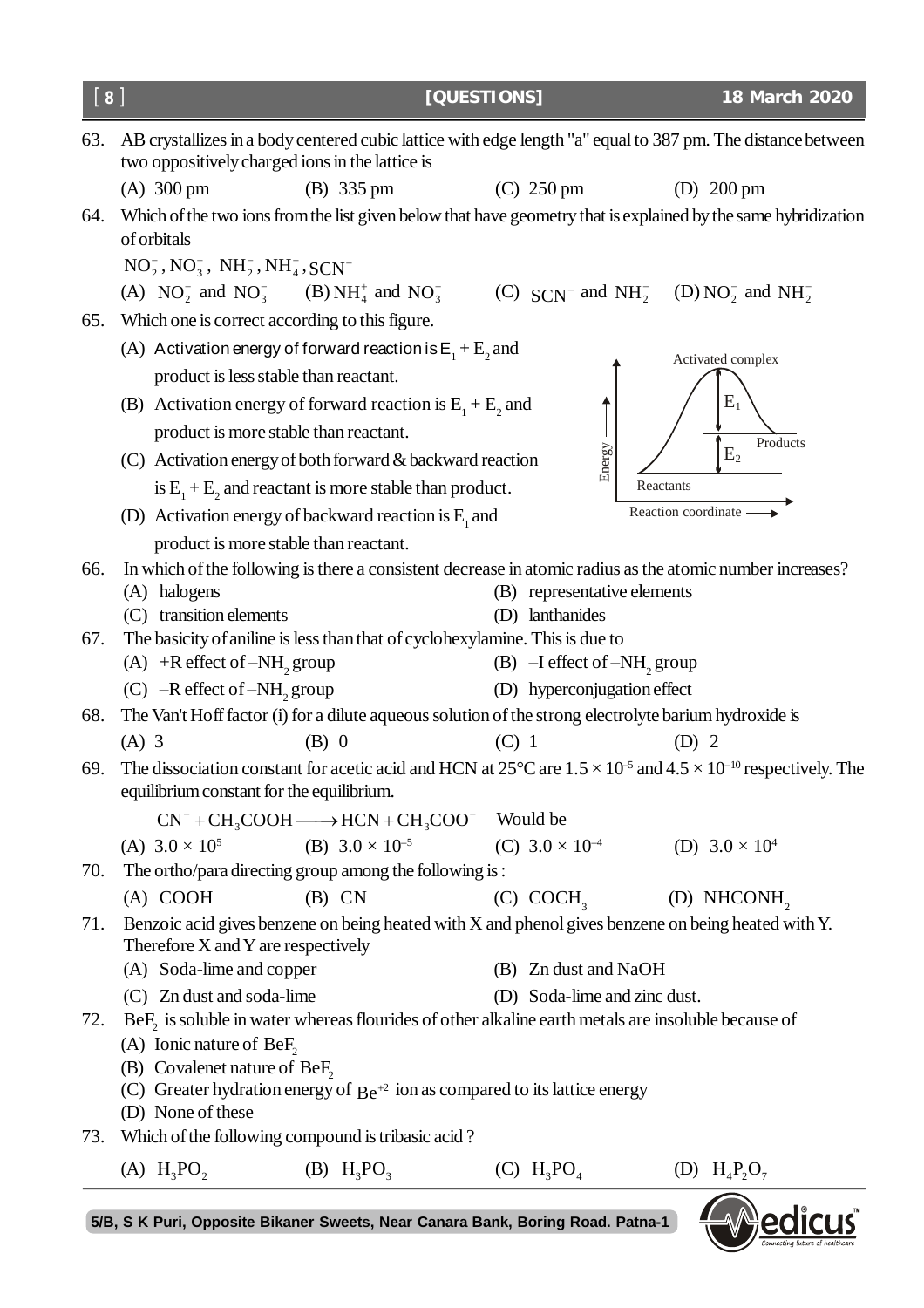| 9   |                                                                                                                                                                                       | [QUESTIONS] |                                             | 18 March 2020                               |
|-----|---------------------------------------------------------------------------------------------------------------------------------------------------------------------------------------|-------------|---------------------------------------------|---------------------------------------------|
| 74. | The shape of $IF_7$ molecule is                                                                                                                                                       |             |                                             |                                             |
|     | (A) Octahedral                                                                                                                                                                        |             | (B) Pentagonal bipyramidal                  |                                             |
|     | (C) Trigonal bipyramidal                                                                                                                                                              |             | (D) Tetrahedral                             |                                             |
| 75. | A device that converts energy of combustion of fuels like hydrogen and methane, directly into electrical                                                                              |             |                                             |                                             |
|     | energy is known as                                                                                                                                                                    |             |                                             |                                             |
|     | (A) Electrolytic cell<br>(B) Dynaino                                                                                                                                                  |             | $(C)$ Ni-Cd cell                            | (D) Fuel cell                               |
| 76. | A mixture of gasses contains H, and O, gasses in the ratio of 1 : 8. What is the molar ratio of the two gasses<br>in the mixture?                                                     |             |                                             |                                             |
|     | (A) 4:1<br>(B) $16:1$                                                                                                                                                                 |             | (C) 2:1                                     | (D) $1:4$                                   |
| 77. | Which of the following statements are correct for a reversible process in a state of equilibrium.                                                                                     |             |                                             |                                             |
|     | (A) $\Delta G = 2.303$ RT $\log K$                                                                                                                                                    |             | (B) $\Delta G^{\circ} = -2.303$ RT $\log K$ |                                             |
|     | (C) $\Delta G^{\circ} = 2.303 \text{ RT} \log K$                                                                                                                                      |             | (D) $\Delta G = -2.303$ RT $\log K$         |                                             |
| 78. | The angular momentum of electron in p orbital is equal to                                                                                                                             |             |                                             |                                             |
|     | (B) $\sqrt{2}$ h<br>(A) $2\sqrt{3} h$                                                                                                                                                 |             | $(C)$ 0 h                                   | (D) $\sqrt{6}$ h                            |
| 79. | The boiling point of $0.3 \text{ mol kg}^{-1}$ solution of "X" in water greater than equimolal solution of Y in water. Which<br>one of the following statements is true in this case? |             |                                             |                                             |
|     | (A) Molecular mass of X is greater than the molecular mass of Y.                                                                                                                      |             |                                             |                                             |
|     | (B) Molecular mass of X is less than the molecular mass of Y.                                                                                                                         |             |                                             |                                             |
|     | (C) Y is undergoing dissociation in water while "X" undergoes no change.                                                                                                              |             |                                             |                                             |
|     | (D) X is undergoing dissociation in water.                                                                                                                                            |             |                                             |                                             |
| 80. | Given                                                                                                                                                                                 |             |                                             |                                             |
|     | $\text{Fe}^{3+}(\text{aq}) + \text{e}^{-} \rightarrow \text{Fe}^{2+}(\text{aq})$ ; $\text{E}^{\text{o}} = +0.77 \text{ V}$                                                            |             |                                             |                                             |
|     | $Al^{3+}(aq) + 3e^{-} \rightarrow Al(s); E^{o} = -1.66 V$                                                                                                                             |             |                                             |                                             |
|     | $Br_2(aq)2e^- \rightarrow 2Br^-$ ; $E^{\circ} = +1.09 \text{ V}$                                                                                                                      |             |                                             |                                             |
|     | Considering the electrode potentials, which of the following represents the correct order of reducing<br>power?                                                                       |             |                                             |                                             |
|     | (A) $Fe^{2+} < Al < Br^{-}$ (B) $Br^{-} < Fe^{2+} < Al$ (C) $Al < Br < Fe^{2+}$ (D) $Al < Fe^{2+} < Br^{-}$                                                                           |             |                                             |                                             |
| 81. | In an octahedral structure, the pair of d-orbitals involved in $d^2sp^3$ hybridisation is                                                                                             |             |                                             |                                             |
|     | (B) $d_{xy}$ , $d_{yz}$<br>(A) $dx^2$ , $dx_2$                                                                                                                                        |             | (C) $d_{x^2-y^2} dz^2$                      | (D) $d_{xz}d_{x^2-y^2}$                     |
| 82. | which of the following is not a correct statement?                                                                                                                                    |             |                                             |                                             |
|     | (A) Every $AB_5$ molecule does in fact have square pyramid structue                                                                                                                   |             |                                             |                                             |
|     | (B) Multiple bonds are always shorter than corresponding single bonds                                                                                                                 |             |                                             |                                             |
|     | (C) The electron-defecient molecules can act as lewis acid                                                                                                                            |             |                                             |                                             |
|     | (D) The canonical structures have no real existence                                                                                                                                   |             |                                             |                                             |
| 83. | The lanthanoids contraction is responsible for the fact that                                                                                                                          |             |                                             |                                             |
|     | (A) Zr and Y have about the same radius                                                                                                                                               |             | (B) Zr and Nb have similar oxidation state  |                                             |
|     | (C) Zr and Hf have about the same radius                                                                                                                                              |             |                                             | (D) Zr and Zn have the same oxidation state |
| 84. | If the rate of the reaction is equal to the rate constant, the order of the reaction is                                                                                               |             |                                             |                                             |
|     | $(A)$ 2<br>$(B)$ 3                                                                                                                                                                    | $(C)$ 0     |                                             | $(D)$ 1                                     |

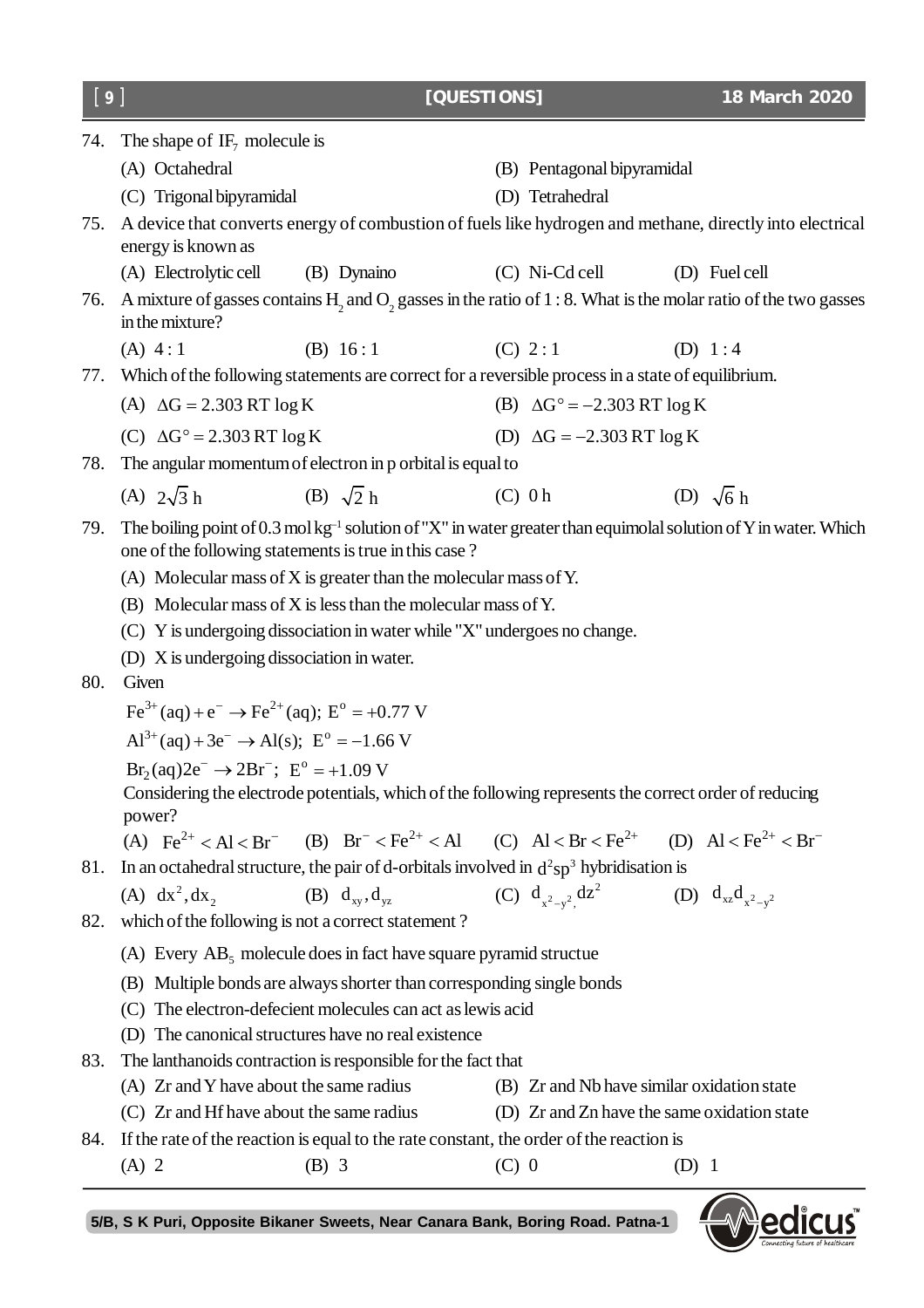|     | $\lfloor 10 \rfloor$                                                                                                  | [QUESTIONS]                                                         | 18 March 2020      |
|-----|-----------------------------------------------------------------------------------------------------------------------|---------------------------------------------------------------------|--------------------|
| 85. | Which of the following forms cationic micelles above certain concentration?                                           |                                                                     |                    |
|     | (A) Sodium ethyl sulphate                                                                                             | (B) Sodium acetate                                                  |                    |
|     | (C) Urea                                                                                                              | (D) Trimethyl amoniumbromide                                        |                    |
| 86. | Formation of a solution from two component can be considered as                                                       |                                                                     |                    |
|     | pure solvent $\rightarrow$ separated solvent molecules, $\Delta H_1$<br>(i)                                           |                                                                     |                    |
|     | Pure solute $\rightarrow$ separated solute molecules, $\Delta H_2$<br>(ii)                                            |                                                                     |                    |
|     | (iii) Separated solvent and solute molecules $\rightarrow$ solution, $\Delta H_3$                                     |                                                                     |                    |
|     | (A) $\Delta H_{\text{soln}} = \Delta H_1 - \Delta H_2 - \Delta H_3$                                                   | (B) $\Delta H_{\text{so}} = \Delta H_3 - \Delta H_1 - \Delta H_2$   |                    |
|     | (C) $\Delta H_{\text{soln}} = \Delta H_1 + \Delta H_2 + \Delta H_3$                                                   | (D) $\Delta H_{\text{soln}} = \Delta H_1 + \Delta H_2 - \Delta H_3$ |                    |
| 87. | Which one of the following ionic species has the greatest proton affinity to form stable compound?                    |                                                                     |                    |
|     | $(A)$ HS <sup>-</sup><br>$(B) NH_2^-$                                                                                 | $(C)$ F                                                             | $(D)$ $I^-$        |
| 88. | Copper sulphate dissolves in excess of KCN to give                                                                    |                                                                     |                    |
|     | (A) CuCN                                                                                                              | (B) $[Cu(CN)4]3-$                                                   |                    |
|     | (C) $[Cu(CN)4$ <sup>2-</sup>                                                                                          | (D) $Cu(CN)$ ,                                                      |                    |
| 89. | Among the following which species has same number of $\sigma$ and $\pi$ -bonds                                        |                                                                     |                    |
|     | (B) $C_2(CN)_4$ (C) $C_2H_4$<br>(A) $C_7H_8$                                                                          |                                                                     | (D) HC $\equiv$ CH |
|     | 90. Among $[Ni(CO)4$ , $[Ni(CN)4]2$ , $[NiCl4]2$ species, the hybridisation states at the Ni atom are, respectively : |                                                                     |                    |
|     | (A) $sp^3, sp^3, dsp^2$                                                                                               | (B) $dsp^2, sp^3, sp^3$                                             |                    |
|     | $(C)$ sp <sup>3</sup> , dsp <sup>2</sup> , dsp <sup>2</sup>                                                           | (D) $sp^3$ , $dsp^2$ , $sp^3$                                       |                    |

## *SPACE FOR ROUGH WORK*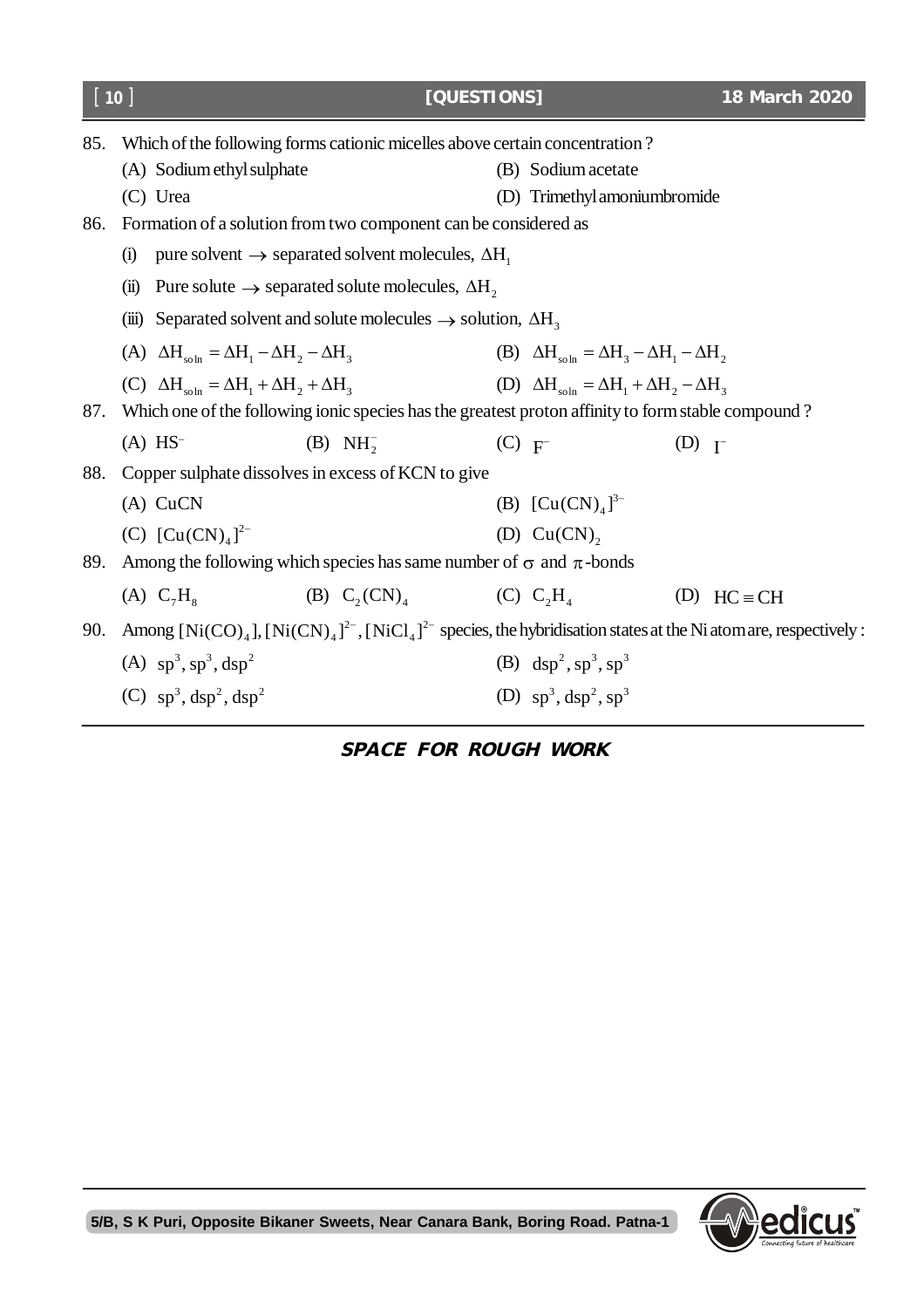## **BIOLOGY**

| 91. |                                                                                               | Which one of the following biomolecules is correctly characterised?                                                                                                         |                                        |                        |  |
|-----|-----------------------------------------------------------------------------------------------|-----------------------------------------------------------------------------------------------------------------------------------------------------------------------------|----------------------------------------|------------------------|--|
|     | (A) Alanine amino acid – Contains an amino group and an acidic group anywhere in the molecule |                                                                                                                                                                             |                                        |                        |  |
|     | Licithin – a phosphorylated glyceride found in cell membrane<br>(B)                           |                                                                                                                                                                             |                                        |                        |  |
|     | (C) Palmitic acid – an unsaturated fatty acid with 18 carbon atoms                            |                                                                                                                                                                             |                                        |                        |  |
|     |                                                                                               |                                                                                                                                                                             |                                        |                        |  |
|     |                                                                                               | (D) Adenylic acid – adenosine with a glucose phosphate molecule                                                                                                             |                                        |                        |  |
| 92. |                                                                                               | Green revolution in India occured during                                                                                                                                    |                                        |                        |  |
|     |                                                                                               | $(A)$ 1950's<br>(B) $1960's$                                                                                                                                                | $(C)$ 1970's                           | (D) $1980's$           |  |
| 93. |                                                                                               | Cuscuta is an example of                                                                                                                                                    |                                        |                        |  |
|     |                                                                                               | (A) Endoparasitism<br>(B) Ecotoparasitism                                                                                                                                   | (C) Brood parasitism (D) Predation     |                        |  |
| 94. |                                                                                               | Consider the following four statements $(a-d)$ and select the option which includes all the correct ones only                                                               |                                        |                        |  |
|     | (A)                                                                                           | Single cell Spirulina can produce large quantities of food rich in protein, minerals, vitamins etc                                                                          |                                        |                        |  |
|     | (B)                                                                                           | Body weight-wise the microorganism Methylophilus methylotrophus may be able to produce several                                                                              |                                        |                        |  |
|     |                                                                                               | times more proteins than the cows per day                                                                                                                                   |                                        |                        |  |
|     | (C)                                                                                           | Common button mushrooms are a very rich source of vitamin C                                                                                                                 |                                        |                        |  |
|     |                                                                                               | (D) A rice variety has bee developed which is very rich in calcium                                                                                                          |                                        |                        |  |
|     | Options:                                                                                      |                                                                                                                                                                             |                                        |                        |  |
|     | (A)                                                                                           | Statements $(a)$ , $(b)$                                                                                                                                                    | (B) Statements $(c)$ , $(d)$           |                        |  |
|     |                                                                                               | $(C)$ Statements $(a)$ , $(c)$ and $(d)$                                                                                                                                    | (D) Statements $(b)$ , $(c)$ and $(d)$ |                        |  |
| 95. |                                                                                               | How many organisms in the list given below are <i>autotrophs</i> ?                                                                                                          |                                        |                        |  |
|     |                                                                                               | Lactobacillus, Nostoc, Chara, Nitrosomonas, Nitrobacter, Streptomyces, Sacharomyces, Trypanosoma,                                                                           |                                        |                        |  |
|     |                                                                                               | Porphyra, Walfia                                                                                                                                                            |                                        |                        |  |
|     |                                                                                               | $(A)$ Three<br>(B) Four                                                                                                                                                     | $(C)$ Five                             | $(D)$ Six              |  |
| 96. |                                                                                               | Which one of the following categories of animals, is correctly described with no single exception in it?                                                                    |                                        |                        |  |
|     |                                                                                               | (A) All mammals are viviparous and possess diagphragm for breathing                                                                                                         |                                        |                        |  |
|     | (B)                                                                                           | All reptiles possess scales, have a three chambered heart and are cold blooded (poikilothermal)                                                                             |                                        |                        |  |
|     | (C)                                                                                           | All bony fishes have four pairs of of gills and an operculum on each side                                                                                                   |                                        |                        |  |
|     | (D)                                                                                           | All sponges are marine and have collared cells                                                                                                                              |                                        |                        |  |
| 97. |                                                                                               | Sacred groves are specially useful in                                                                                                                                       |                                        |                        |  |
|     | (A)                                                                                           | Conserving rare and threatened species                                                                                                                                      | (B) Generating environmental awareness |                        |  |
|     | (C)                                                                                           | Preventing soil erosion                                                                                                                                                     | (D) Year-round flow of water in rivers |                        |  |
| 98. |                                                                                               | The figure below shows three steps (A, B, C) of Polymerase Chain Reaction (PCR). Select the option giving                                                                   |                                        |                        |  |
|     |                                                                                               | correct identification together with what it represents?                                                                                                                    |                                        | Region to be amplified |  |
|     | Options:                                                                                      |                                                                                                                                                                             |                                        |                        |  |
|     |                                                                                               |                                                                                                                                                                             |                                        | $\int_{5'}$ ds DNA     |  |
|     |                                                                                               |                                                                                                                                                                             |                                        |                        |  |
|     |                                                                                               |                                                                                                                                                                             |                                        |                        |  |
|     |                                                                                               | separating the two DNA strands                                                                                                                                              |                                        |                        |  |
|     |                                                                                               |                                                                                                                                                                             |                                        |                        |  |
|     |                                                                                               |                                                                                                                                                                             |                                        |                        |  |
|     | (D)                                                                                           | C-Extension in the presence of heat stable DNA                                                                                                                              |                                        |                        |  |
|     |                                                                                               |                                                                                                                                                                             |                                        |                        |  |
|     | (A)<br>(B)<br>(C)                                                                             | A-Annealing with two sets of primers<br>B –Denaturation at a temperature of about $98^{\circ}$ C<br>A – Denaturation at a temperature of about $50^{\circ}$ C<br>polymerase | B<br>3<br>C                            |                        |  |



[ **11** ]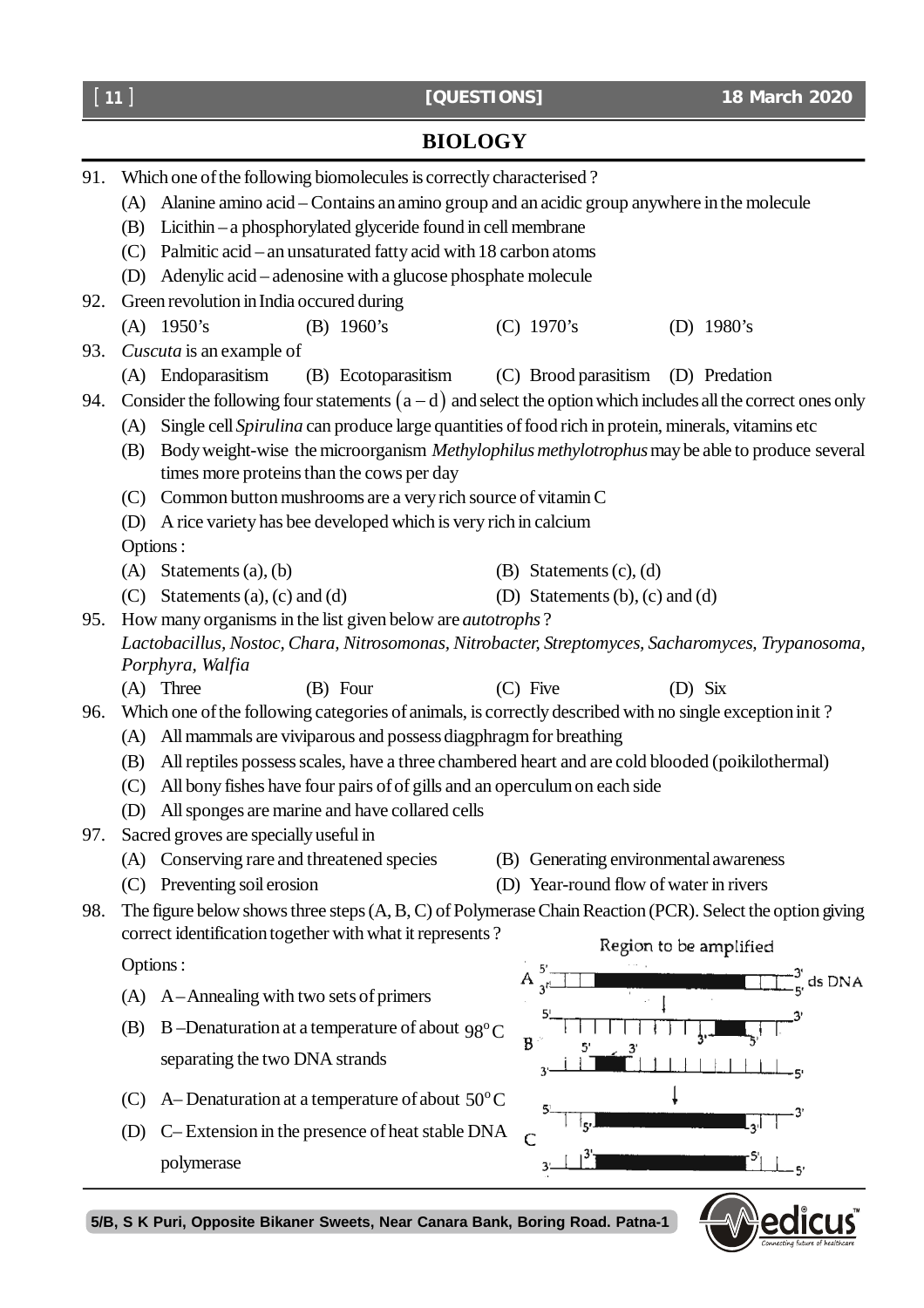- 99. The rate of formation of new organic matter by rabbit in a grassland, is called
	- (A) Gross primary productivity (B) Net productivity
	-
- 
- (C) Secondary productivity (D) Net primary productivity 100. Which one of the following organisms is scientifically correctly named, correctly printed according to the International Rules of Nomenclature and correctly described ?
	- (A) *E.coli–* Full name *Entamoeba coli,* a commonly occuring bacterium in human intestine
	- (B) *Musca domestica* The common house lizard, a reptile
	- (C) *Plasmodium falciparium* A protozoan pathogen causing the most serious type of malaria
	- (D) *Felis tigris* The Indian tiger, well protected in Gir forests
- 101. Which one of the following palindromic sequence in DNA ?
	- (A)  $5'-GATACC-3'$  $3'-CCTAAG-5'$  $-GATACC-3$  $-{\rm CCTAAG-5'}^{\rm (B)}$  $5'-GAATTC-3'$  $3'-CTTAAG-5'$  $-GAATTC-3$  $-CTTAAG - 5'$  (C)  $5'-CCAATG-3'$  $3'-GAATCC-5'$  $-{\rm CCAATG}-3$  $-GAATCC-5'^{(D)}$  $5'-CATTAG-3'$  $3'-GATAAC-5'$  $-CATTAG-3$  $-GATAAC - 5$
- 102. Vernalisation stimulates flowering in
	- (A) Ginger (B) Zamikand (C) Turmeric (D) Carrot
- 103. Which one of the following sets of items in the options 1–4 are correctly categorised with one exception in it?

|     | <b>ITEMS</b>            | <b>CATEGORY</b> | <b>EXCEPTION</b> |  |
|-----|-------------------------|-----------------|------------------|--|
|     | Typhoid, Pneumonia,     | Bacterial       |                  |  |
| (a) | Diphtheria              | diseases        | Diptheria        |  |
| (b) | UAA, UAG, UGA           | Stop codons     | <b>UAG</b>       |  |
| (c) | Kangaroo, Koala, Wombat | Australian      | Wombat           |  |
|     |                         | marsupials      |                  |  |
|     | Plasmodium, Cuscuta,    | Protozoan       | Cuscuta          |  |
| (d) | Trypanosoma             | parasites       |                  |  |

- 104. Which one of the following pairs is wrongly matched ?
	- (A) Mustard –Synergids (B) *Ginkgo –*Archegonia
		-
	- (C) *Salvinia* Prothallus (D) Viroids RNA
- 105. Arrange the following events of meiosis in correct sequence :-
	- (1) Disappearance of nuclear membrane (2) Terminalisation of chiasmata
	- (3) Synaptonemal complex formed (4) Uses of Recombinase enzyme
	- (A)  $c \rightarrow b \rightarrow a \rightarrow d$  (B)  $c \rightarrow b \rightarrow d \rightarrow a$  (C)  $c \rightarrow d \rightarrow b \rightarrow a$  (D)  $d \rightarrow c \rightarrow b \rightarrow a$
- 106. Where do certain symbiotic microorganisms normally occur in human body ?
	- (A) Duodenum (B) Caecum
	- (C) Oral lining and tongue surface (D) Vermiform appendix and rectum
- 107. The secretory phase in the human menstrual cycle in also called
	- (A) follicular phase and lasts for about 13 days (B) luteal phase and lasts for about 6 days
	- (C) follicular phase lasting for about 6 days (D) luteral phase and lasts for about 13 days
- 108. Biolistics (gene-gun) is suitable for
	- (A) DNA finger printing (B) Disarming pathogen vectors (C) Transformation of plant cells (D) Constructing recombination DNA by joining with vectors
- 109. A fall in glomeruclar filtration rat (GFR) activates
	- (A) Posterior pituitary ot release vasopressin (B) Juxtra glomerular cells to release renin
	-
- 
- (C) Adrenal cortex to release aldosterone (D) Adrenal medulla to release adrenaline



- - -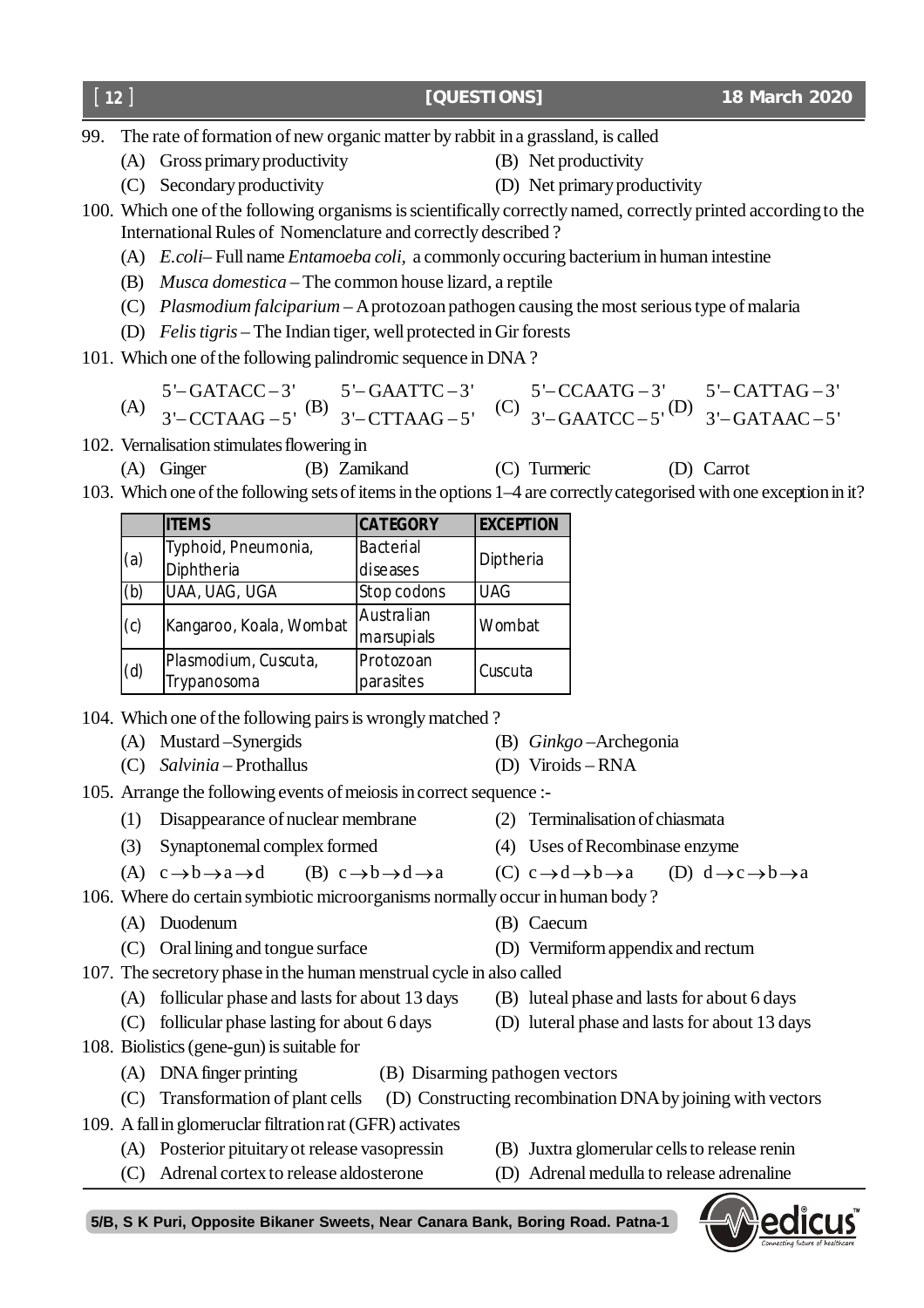110. Represented below is the inheritance pattern of a certain type of traits in humans. Which one of the following conditions could be an example of this pattern ?

- (A) Thalassemia
- (B) Phenylketonuria
- $(C)$  Sickle cell anaemia
- (D) Haemophilia
- 111. Which one of the following cellular parts is correctly described ?
	- (A) Lysosomes optimally active at a pH of about 8.5
	- (B) Thylakoids flattened membranous sacs forming
	- (C) Centrioles Sites for active RNA synthesis
	- (D) Ribosomes those on chloroplasts are larger (80s) while those in the cytoplasm are smaller (70s)
- 112. Which one of the following options gives the correct categorisation of six animals according to the type of nitrogenous wastes (A, B,C), they give out ?
	- A AMMONOTELIC B UREOTELIC C URICOTELIC
	- (A) Aquatic Amphibia Cockroach, humans Frog, Pigeon, Lizards
	- (B) Pigeon, Humans Aquatic Amphibia, Lizards Cockroach, Frog
	- (C) Frog, Lizards Aquatic Amphibia, Humans Cockroach, Pigeon
- (D) Aquatic Amphibia Frog, Humans Pigeon, Lizards, Cockroach 113. Which one of the following characteristics is common both in humans and adult frogs?
	- (A) Ureotelic mode of excretion (B) Four chambered heart
	- (C) Internal fertilisation (D) Nucleated RBCs
- 114. Identify human developmental stage shown below as well as the related ritght palce of its occurrence in a normal pregnant woman, and select the right option for the two together.
	- Options :
		- Developmental stage Site of occurrence
	- (A) 8 celled morula Starting point of Fallopian tube
	- (B) Late morula Middle part of fallopian tube
	- (C) Blastula End part of Fallopian tube
	- (D) Blastocyst Uterine wall
- 115. What is the function of germ pore?
	- (A) Release of male gametes (B) Emergence of radicle
	- (C) Absorption of water for seed germination (D) Initiation of pollen tube
- 116. For its action, nitrogenase requires
	- - (C) Light (D)  $Mn^{2+}$
- 117. In genetic engineering, the anitbiotics are used
	- (A) To keep the cultures free of infection (B) As selectable markers
	-
- 
- 
- (A) Super oxygen redicals (B) Higth input of energy
	-
	-
- (C) To select healthy vectors (D) As sequences from where replicaton starts
- 118. Through their effect on plant growth regulators, what do the temperature and light control in the plants? (A) Fruit elongation (B) Apical dominance (C) Flowering (D) Closure of stomata
- 119. What is it that forms the basis of DNA fingerprinting?
	- (A) Satellite DNA occuring as hightly repeated short DNA segments
	- (B) The relative proportions of purines and pyrimidines in DNA
	- (C) The relative difference in the DNA occurrence in blood, skin and saliva
	- (D) The relative amount of DNA in the ridges and grooves of the fingerprints









 **[QUESTIONS] 18 March 2020**

[ **13** ]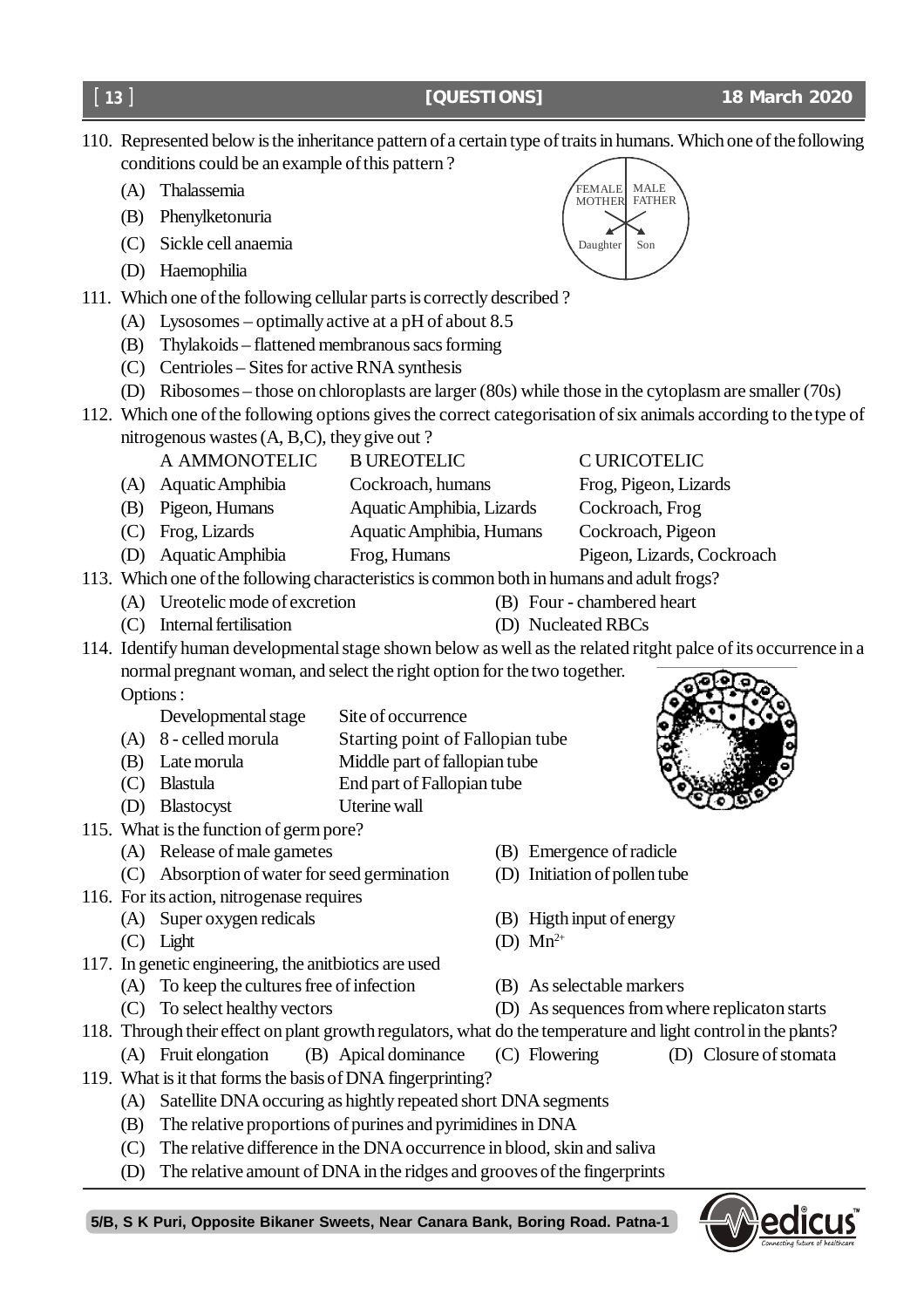| Conservation of biodiversity is just a fad pursued by the developed countries<br>(A) |                                                                              |                                                                                                           |                                   |  |           |  |
|--------------------------------------------------------------------------------------|------------------------------------------------------------------------------|-----------------------------------------------------------------------------------------------------------|-----------------------------------|--|-----------|--|
| (B)                                                                                  | numerous rare animals                                                        | The desert areas of Rajasthan and Gujarat have a very high level of desert animal species as well as      |                                   |  |           |  |
|                                                                                      |                                                                              | (C) Large scale planting of Bt cotton has no adverse effect on biodiversity                               |                                   |  |           |  |
|                                                                                      |                                                                              | (D) Western Ghats have a very high degree of species richness and endemism                                |                                   |  |           |  |
|                                                                                      | 121. The domestic sewage in large cities                                     |                                                                                                           |                                   |  |           |  |
|                                                                                      |                                                                              | (A) Have very high amounts of suspended solids and dissolved salts                                        |                                   |  |           |  |
| (B)                                                                                  |                                                                              | Has high BOD as it contains both aerobic and anaerobic bacteria                                           |                                   |  |           |  |
| (C)                                                                                  | Plants (STPs)                                                                | Is processed by aerobic and then anaerobic bacteria in the secondary treatment is Sewage Treatment        |                                   |  |           |  |
|                                                                                      |                                                                              | (D) When treated in STPs does not really require the aeration step as the sewage contains adequate oxygen |                                   |  |           |  |
|                                                                                      |                                                                              | 122. Planst with ovaries having only one or a few ovules, are generally pollinated by                     |                                   |  |           |  |
|                                                                                      | $(A)$ Wind                                                                   | (B) Bees                                                                                                  | (C) Butterflies                   |  | (D) Birds |  |
|                                                                                      | 123. Read the following four statements (A - D)                              |                                                                                                           |                                   |  |           |  |
|                                                                                      | (A) Colostrum is recommended for the new born because it is rich in antigens |                                                                                                           |                                   |  |           |  |
| (B)                                                                                  |                                                                              | Chikengunya is caused by a Gram negative bacterium                                                        |                                   |  |           |  |
| (C)                                                                                  |                                                                              | Tissue culture has proved useful in obtaining virus - free plants                                         |                                   |  |           |  |
| (D)                                                                                  |                                                                              | Beer is manufactured by distillation of fermented grape juice                                             |                                   |  |           |  |
|                                                                                      |                                                                              | How many of the above statement are worng?                                                                |                                   |  |           |  |
|                                                                                      | $(A)$ One                                                                    | $(B)$ Two                                                                                                 | $(C)$ Three                       |  | (D) Four  |  |
|                                                                                      |                                                                              | 124. The supportive skeletal structures in the human external ears and in the nose tip are examples of    |                                   |  |           |  |
|                                                                                      | (A) Cartilage                                                                | (B) Ligament                                                                                              | (C) Areolar tissure               |  | (D) Bone  |  |
| 125. As compared to a dicot root, a monocot root has                                 |                                                                              |                                                                                                           |                                   |  |           |  |
|                                                                                      | (A) Relatively thicker periderm                                              |                                                                                                           | (B) More abundant secondary xylem |  |           |  |
|                                                                                      | (C) Many xylem bundles                                                       |                                                                                                           | (D) Inconspicuous annual rings    |  |           |  |
|                                                                                      |                                                                              | 126. Which one of the following organisms is correcly matched with its three characteristics?             |                                   |  |           |  |
|                                                                                      |                                                                              | (A) Maize: $C_3$ pathway, Closed vascular bundles, Scutellum                                              |                                   |  |           |  |
|                                                                                      |                                                                              | (B) Pea : $C_3$ pathway, Endospermic sedd, Vexillary aestivation                                          |                                   |  |           |  |
| (C)                                                                                  |                                                                              | Tomato: Twisted aestivation, Axile placentation, Berry                                                    |                                   |  |           |  |
| (D)                                                                                  |                                                                              | Onion: Bulb, Imbricate aestivation, Axile placentation                                                    |                                   |  |           |  |
|                                                                                      |                                                                              | 127. Which one of the following pairs of chemical substances, is correctly categorised?                   |                                   |  |           |  |
| (A)                                                                                  |                                                                              | Secretin and rhidopsin - Polypeptide hormones                                                             |                                   |  |           |  |
| (B)                                                                                  |                                                                              | Calcitonin and thymosin - Thyroid hormones                                                                |                                   |  |           |  |

- (C) Pepsin and prolactin Two digestive enzymes secreted in stomach
- (D) Troponin and myosin Complex proteins in striated muscles
- 128. Which one of the following pairs of animals are similar to each other pertaining to the feature stated against them ?
	- (A) Sea horse and Flying fish Cold blooded (Poikilothermal)
	- (B) *Pteropus* and *Ornithorhyncus* Viviparity
	- (C) Garden lizard and Crocodile Three chambered heart
	- (D) *Ascaris* and *Ancylostoma* Metameric segmentation



### [ **14** ]

120. Select the correct statements about biodiversity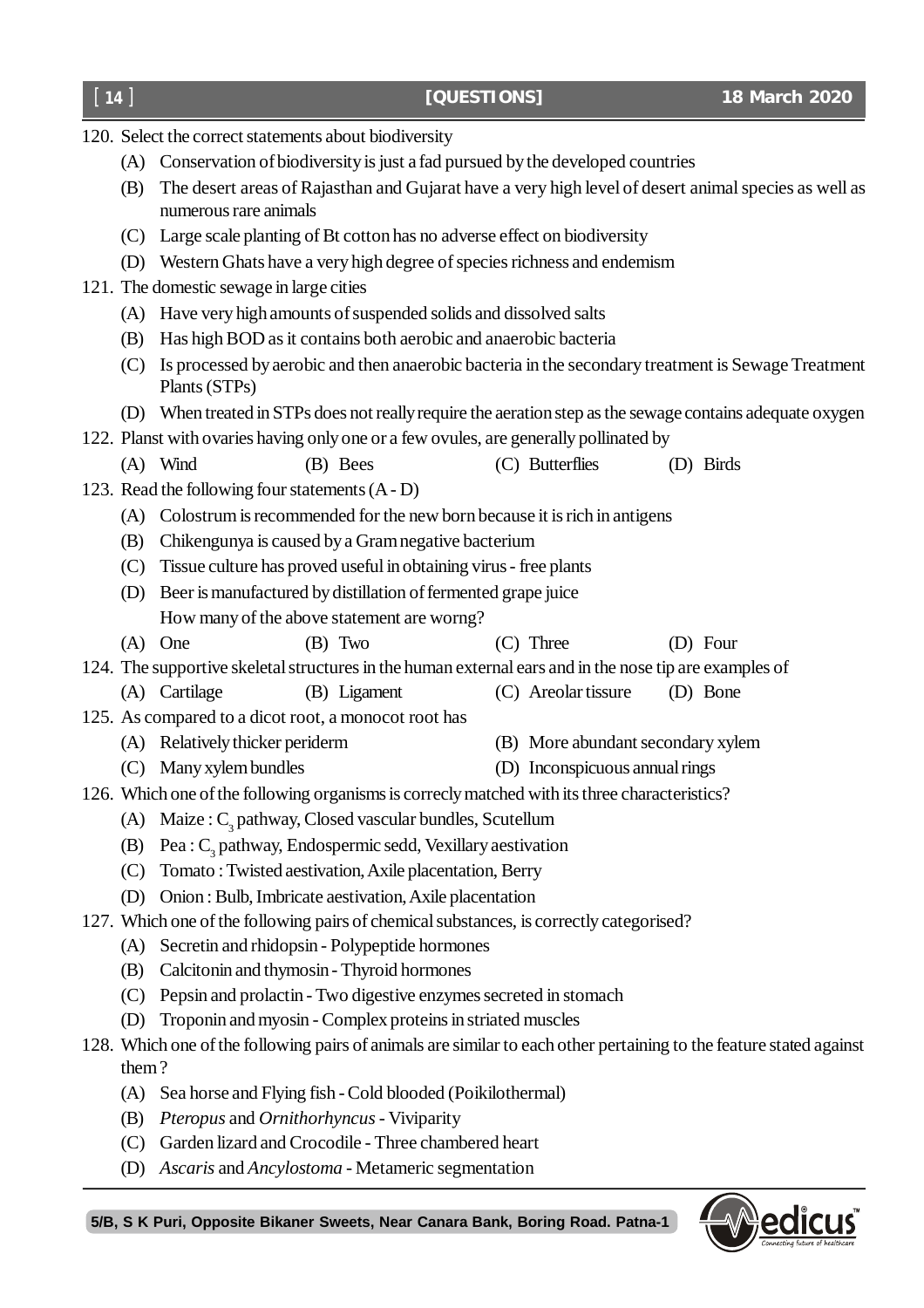129. Indenfity the molecules (a) and (b) shown below and select the right option giving their source and use



- Molecule Source Use (A) (a) Morphine *Papaver somniferum* Sedative and pain killer (B) (b) Cocaine *Erythroxylum coca* Accelerates the transport of dopamine (C) (c) Heroin *Cannabis sativa* Depressant and slows down body functions
- (D) (d) Cannabinoid *Atropa belladona* Produces hallucinations
- 130. The four sketches (i, ii, iii and iv) given below, represent four different types of animal tissues. Which one of these is correctly identified in the options given, along with its correct location and function ?



131. The technique called gamete intrafallopian transfer (GIFT) is recommended for those females :

- (A) who cannot produce and ovum
- (B) who cannot retain the foetus inside uterus.
- (C) whose cervical canal is too narrow to allow passage for the sperms
- (D) who cannot provide suitable environment for fertilisation

132. Which one of the following is a possibility for most of us in regard to breathing, by making a *conscious effort?*

- (A) One can breathe out air totally without oxygen.
- (B) One can breathe out air through eustachian tubes by closing both the mose and the mouth.
- (C) One can consiously breathe in and breathe out by moving the diaphram alone, without moving the ribs at all.
- (D) The lungs can be made fully empty by forcefully breathing out all air from them
- 133. Which one of the following pairs is *wrongly* matched while the remaining three are correct?
	- (A) Penicillium Conidia (B) Water hyacinth Runner
	- (C) Bryophyllum Leaf buds (D) Agave Bulbils
- 
- 134. The cells lining the blood vessels belong to the category of :
	- (A) Smooth muscle tissue (B) Squamous epithelium
		-
	- (C) Columnar epithelium (D) Connective tussue

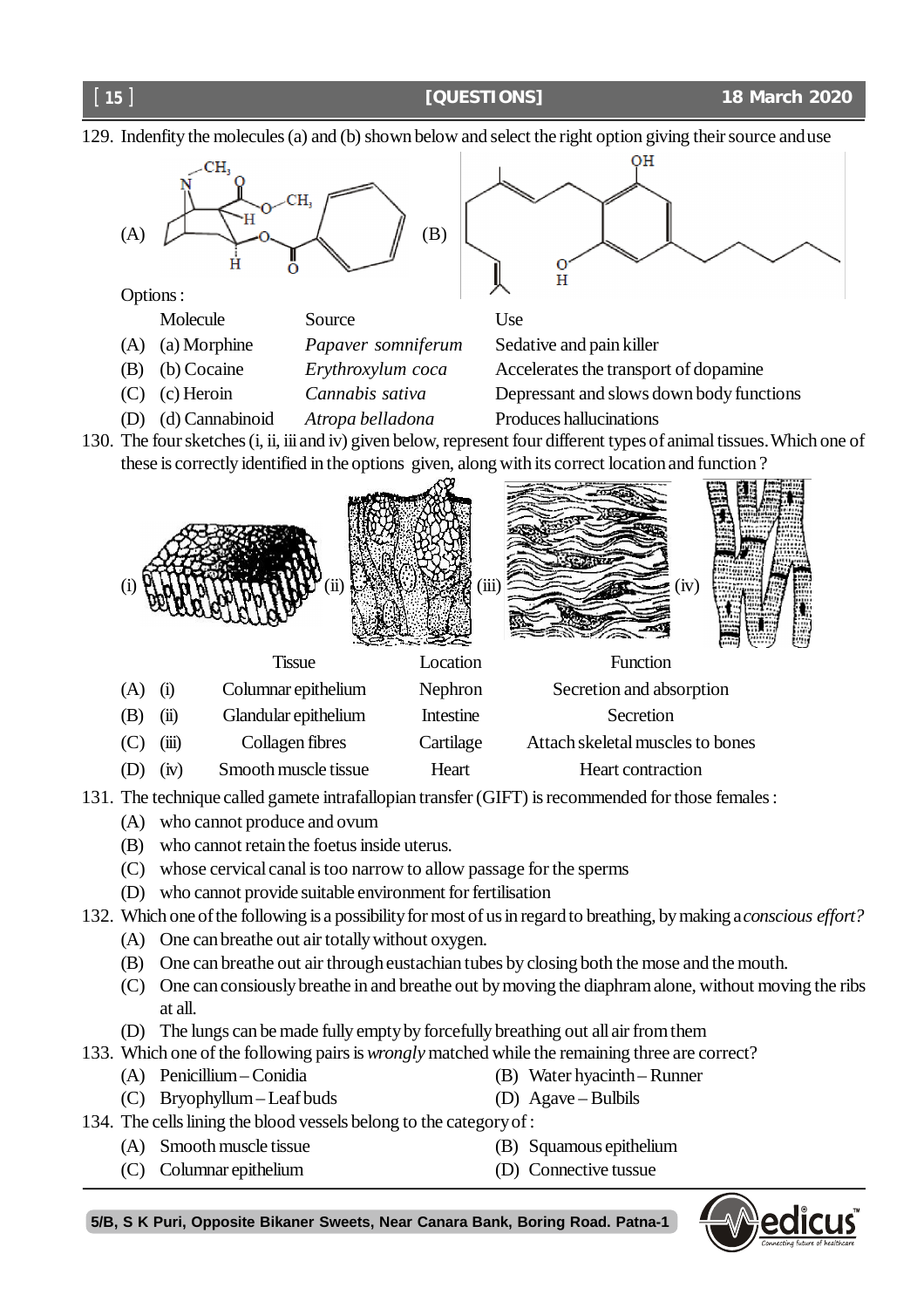|     | <b>Disease</b>                                  | Gausative Organisms                                                                    | Mode of Infection                     |  |
|-----|-------------------------------------------------|----------------------------------------------------------------------------------------|---------------------------------------|--|
| (A) | <b>Typhoid</b>                                  | Salmonella typhi                                                                       | With inspirad air                     |  |
| (B) | Pneumonia                                       | Sreptococcus pneumoniae                                                                | <b>Droplet Infection</b>              |  |
|     | Elephantias is                                  | Wuchereria bancrofti                                                                   | Infected water and food               |  |
|     | Malaria                                         | Plasmodium vivax                                                                       | Bite of male anopheles mosquito       |  |
|     |                                                 | 142. Some vascular bundles are described as open because these                         |                                       |  |
| (A) |                                                 | are surrounded by pericycle but to endodermis                                          |                                       |  |
| (B) |                                                 | are capable of producing secondary xylem & phloem                                      |                                       |  |
| (C) |                                                 | possess conjunctive tissue between xylem and phloem                                    |                                       |  |
| (D) | are not surronded by pericycle                  |                                                                                        |                                       |  |
|     | 143. In mitochondria, protons accumulate in the |                                                                                        |                                       |  |
|     | (A) Outer membrane                              | (B) Inner membrane                                                                     | (C) Intermembrane space<br>(D) Matrix |  |
|     |                                                 | 144. The breakdown of detritus into smaller particles by earthworm is a process called |                                       |  |
| (A) | Humification                                    | (B) Fragmentation                                                                      | (C) Mineralisation<br>(D) Catabolism  |  |
|     |                                                 |                                                                                        |                                       |  |
|     |                                                 | 5/B, S K Puri, Opposite Bikaner Sweets, Near Canara Bank, Boring Road. Patna-1         |                                       |  |

- 135. Which one of the following statements is totally wrong about the occurrence of notochord, while the other three are correct?
	- (A) It is present only in larval tail in Ascidians
	- (B) It is replaced by a vertebral column in adult frog
	- (C) It is absent throughout life in humans from the very begining
	- (D) It is present throughout life in Amphioxus

136. The pathogen Microsporum responsible for ringworm disease in humans belongs to the same kingdom of organisms as that of:

[ **16** ]

- (A) Taenia, a tapeworm (B) Wuchereria, a filarial worm
- (C) Rhizopus, a mould (D) Ascaris, a round worm

137. The figure below shows the structure of a mitochondrion with its four parts labelled (A), (B), (C) and (D). Select the part correctly matched with its function. (D)

- (A) Part (D) : Outer membrane gives rise to inner membrane by splitting
- (B) Part (B) : Inner membrane forms infoldings called cristae
- (C) Part (C) : Cristae possess single circular DNA molecule and ribosomes
- (D) Part (A) : Matrix major site for respiratory chain enzymes
- 138. Read the following statement having two blanks (A and B): "A drug used for --------(A)-------- patients is obtained from a species of the organism ---------(B)---------." The one correct option for the two blanks is
	- Blank A Blank B
	- (A) Heart Penicillium
	- (B) Organ transplant Trichoderma
	- (C) Swine flu Monascus
	- (D) AIDS Pseudomonas

139. One of the constituents of the pancreatic juice while poured into the duodenum in humans, is :

- (A) Trypsinogen (B) Chymotrypsin (C) Trypsin (D) Enterokinase
- 140. At metaphase, chromosomes are attached to the spindle fibres by their :-
	- (A) Satallites (B) Secondary constrictions
	- (C) Kinetochores (D) Centromere

141. Which one of the following option gives the correct matching of a disease with its causative organism and mode of infection.

- 
- 
- 
- 
- 
- 142. Some vascular bundles are described as open because these
	-
	-
	-
	-
- $143$ . In



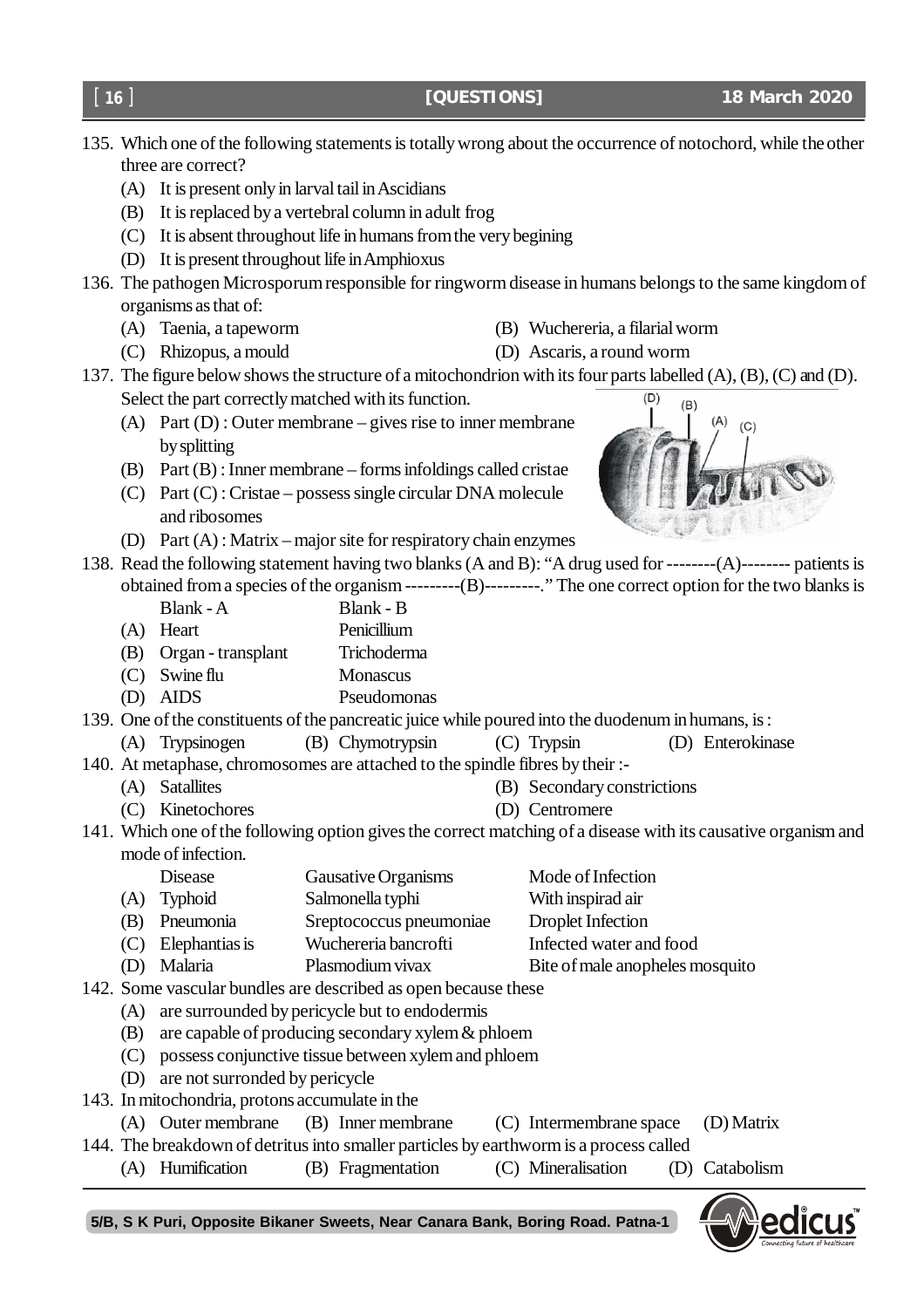| 17             |                                                                               |                                                                          | [QUESTIONS]                                                                                                  | 18 March 2020                                                                                                        |
|----------------|-------------------------------------------------------------------------------|--------------------------------------------------------------------------|--------------------------------------------------------------------------------------------------------------|----------------------------------------------------------------------------------------------------------------------|
|                | 145. Whorled, simple leaves with reticulate venation are present in           |                                                                          |                                                                                                              |                                                                                                                      |
|                | (A) Calotropis                                                                | (B) Neem                                                                 | (C) China Rose                                                                                               | (D) Alstonia                                                                                                         |
|                | 146. Sweet potato is homolgous to                                             |                                                                          |                                                                                                              |                                                                                                                      |
|                | (A) Potato                                                                    | (B) Colocasia                                                            | $(C)$ Ginger                                                                                                 | (D) Turnip                                                                                                           |
|                |                                                                               |                                                                          | 147. The unequivocal proof of DNA as the genetic material came from the studies on a                         |                                                                                                                      |
|                | (A) Bacterium                                                                 | (B) Fungus                                                               | (C) Viroid                                                                                                   | (D) Bacterial virus                                                                                                  |
|                | 148. Match Column I with Column II and choose the correct option :-           |                                                                          |                                                                                                              |                                                                                                                      |
|                | $Column-I$                                                                    | Column-II                                                                |                                                                                                              |                                                                                                                      |
| A.             | <b>PCR</b>                                                                    | <b>AIDS</b><br>(i)                                                       |                                                                                                              |                                                                                                                      |
| <b>B.</b>      | <b>Widal Test</b>                                                             | Cancer<br>(ii)                                                           |                                                                                                              |                                                                                                                      |
| $\mathbf{C}$ . | <b>ELISA</b>                                                                  | (iii)<br>Dengue                                                          |                                                                                                              |                                                                                                                      |
| D.             | Platelets count                                                               | (iv) Typhoid                                                             |                                                                                                              |                                                                                                                      |
|                | (A) $A = (ii)$ , $B = (iv)$ , $C = (i)$ , $D = (iii)$                         |                                                                          | (B) A = (i), B = (iv), C = (ii), D = (iii)                                                                   |                                                                                                                      |
|                | (C) $A = (ii)$ , $B = (iv)$ , $C = (iii)$ , $D = (i)$                         |                                                                          | (D) A = (iii), B = (i), C = (iv), D = (ii)                                                                   |                                                                                                                      |
|                | 149. In Kranz anatomy, the bundle sheath calls have                           |                                                                          |                                                                                                              |                                                                                                                      |
| (A)            |                                                                               | Thin walls, many intercellular spaces and no chloroplasts                |                                                                                                              |                                                                                                                      |
| (B)            |                                                                               |                                                                          | Thick walls, no intercellular spaces and large number of chloroplasts                                        |                                                                                                                      |
| (C)            |                                                                               | Thin walls, no intercellular spaces and several chloroplasts             |                                                                                                              |                                                                                                                      |
| (D)            |                                                                               | Thick walls, many intercellular spaces and few chloroplasts              |                                                                                                              |                                                                                                                      |
|                |                                                                               |                                                                          |                                                                                                              | 150. Given below is the ECG of a normal human. Which one of its components is human, which one of its                |
|                | components is correctly interpreted below                                     |                                                                          |                                                                                                              |                                                                                                                      |
|                | (A) Complex QRS - One complete Pulse                                          |                                                                          |                                                                                                              |                                                                                                                      |
| (B)            |                                                                               | Peak T - Initiation of total cardiac contraction                         |                                                                                                              |                                                                                                                      |
| (C)            |                                                                               |                                                                          | Peak P and Peak R together - systolic and diastolic blood pressures                                          | S<br>Q                                                                                                               |
|                | (D) Peak P - Initiation of left atrial contraction only                       |                                                                          |                                                                                                              |                                                                                                                      |
|                |                                                                               |                                                                          | 151. Which one of the following is not an essential mineral element for plants while the remaining three are |                                                                                                                      |
|                | $(A)$ Iron                                                                    | (B) Manganese                                                            | (C) Cadmium                                                                                                  | (D) Phosphorus                                                                                                       |
|                |                                                                               |                                                                          | 152. Bulk of carbon dioxide (CO <sub>2</sub> ) released from body tissues into the blood is present as       |                                                                                                                      |
|                | (A) bicarbonate in blood plasma and RBCs                                      |                                                                          |                                                                                                              |                                                                                                                      |
| (B)            | Free CO <sub>2</sub> in blood plasma                                          |                                                                          |                                                                                                              |                                                                                                                      |
| (C)            |                                                                               | 70% carbamino-haemogolobin and 30% as bicarbonate                        |                                                                                                              |                                                                                                                      |
|                | (D) Carbamino-haemoglobin in RBCs                                             |                                                                          |                                                                                                              |                                                                                                                      |
|                | 153. Consider the following statements (a) - (d) each with one or two blanks. |                                                                          |                                                                                                              |                                                                                                                      |
| (a)            |                                                                               | Bears go into $(1)$ during winter to $(2)$ cold weather                  |                                                                                                              |                                                                                                                      |
| (b)            |                                                                               |                                                                          | A conical age pyramid with a broad base represents $(3)$ human population                                    |                                                                                                                      |
| (c)            |                                                                               | A wasp pollinating a fig flower is an example of $(4)$                   |                                                                                                              |                                                                                                                      |
| (d)            |                                                                               | An area with high levels of species richness is known as $(5)$           |                                                                                                              |                                                                                                                      |
|                | statements                                                                    |                                                                          |                                                                                                              | Which one of the following options give the correct fill ups the respective blank numbers from $(1)$ to $(5)$ in the |
|                |                                                                               |                                                                          |                                                                                                              |                                                                                                                      |
|                | (A) $(2)$ - stable (4) commensalism, (5) marsh                                | $(1)$ - aestivation, $(5)$ - escape, $(3)$ - stable, $(4)$ - mutualism   |                                                                                                              |                                                                                                                      |
| (B)<br>(C)     |                                                                               | $(3)$ - expanding, $(4)$ - commensalism, $(5)$ - biodiversity park       |                                                                                                              |                                                                                                                      |
| (D)            |                                                                               |                                                                          |                                                                                                              |                                                                                                                      |
|                |                                                                               | $(1)$ - hibernation, $(2)$ - escape, $(3)$ - expanding, $(5)$ - hot spot |                                                                                                              |                                                                                                                      |

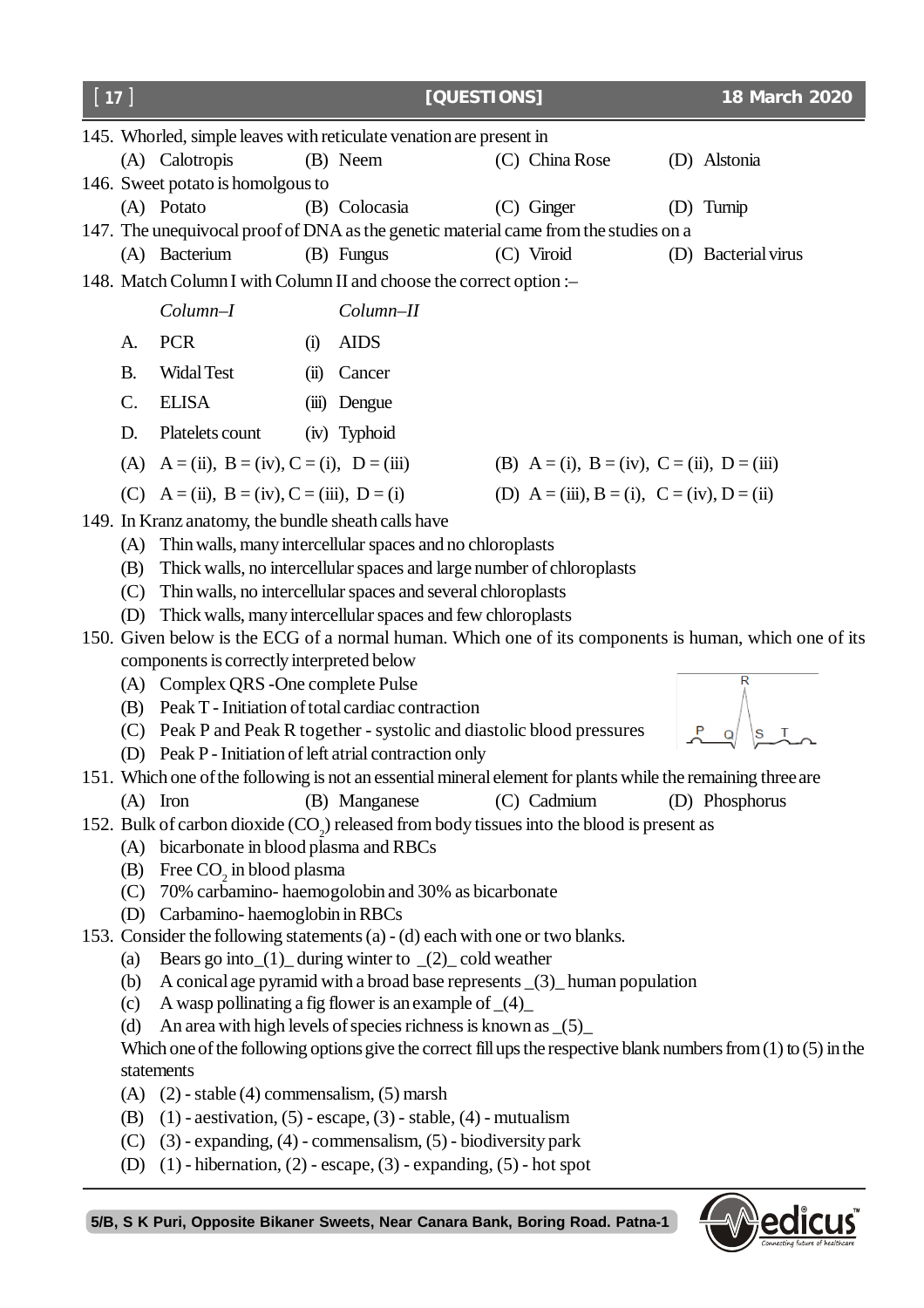|                                                                  | [18]                                                                                                                      |                                                                                                         |                      | [QUESTIONS]      |                                                             | 18 March 2020                                                                                                                                                                                                                       |  |
|------------------------------------------------------------------|---------------------------------------------------------------------------------------------------------------------------|---------------------------------------------------------------------------------------------------------|----------------------|------------------|-------------------------------------------------------------|-------------------------------------------------------------------------------------------------------------------------------------------------------------------------------------------------------------------------------------|--|
| 154. What is common between vegetative reproduction and Apomixis |                                                                                                                           |                                                                                                         |                      |                  |                                                             |                                                                                                                                                                                                                                     |  |
|                                                                  |                                                                                                                           | (A) Both are applicable to only dicot plants                                                            |                      |                  |                                                             | (B) Both bypass the flowering phase                                                                                                                                                                                                 |  |
|                                                                  |                                                                                                                           | (C) Both occur round the year                                                                           |                      |                  |                                                             | (D) Both produces progeny identical to the parent                                                                                                                                                                                   |  |
|                                                                  |                                                                                                                           | 155. Biodiversity of a geographical region represents                                                   |                      |                  |                                                             |                                                                                                                                                                                                                                     |  |
|                                                                  |                                                                                                                           | (A) Endangered species found in the region.                                                             |                      |                  |                                                             |                                                                                                                                                                                                                                     |  |
|                                                                  |                                                                                                                           | (B) The diversity in the organisms living in the region.                                                |                      |                  |                                                             |                                                                                                                                                                                                                                     |  |
|                                                                  |                                                                                                                           | (C) Genetic diversity present in the dominant species of the region.                                    |                      |                  |                                                             |                                                                                                                                                                                                                                     |  |
|                                                                  |                                                                                                                           | (D) Species endemic to the region.                                                                      |                      |                  |                                                             |                                                                                                                                                                                                                                     |  |
|                                                                  |                                                                                                                           | 156. Which one of the following is not considered as a part of the endomembrane system?                 |                      |                  |                                                             |                                                                                                                                                                                                                                     |  |
|                                                                  |                                                                                                                           | (A) Golgi complex                                                                                       | (B) Peroxisome       |                  | (C) Vacuole                                                 | (D) Lysosome                                                                                                                                                                                                                        |  |
|                                                                  | 157. Which one of the following correctly represents the normal adult human dental formula?                               |                                                                                                         |                      |                  |                                                             |                                                                                                                                                                                                                                     |  |
|                                                                  |                                                                                                                           |                                                                                                         |                      |                  |                                                             | (A) $\frac{3}{3}, \frac{1}{1}, \frac{3}{2}, \frac{1}{1}$ (B) $\frac{2}{2}, \frac{1}{1}, \frac{3}{2}, \frac{3}{3}$ (C) $\frac{2}{2}, \frac{1}{1}, \frac{2}{2}, \frac{3}{3}$ (D) $\frac{3}{3}, \frac{1}{1}, \frac{3}{3}, \frac{3}{3}$ |  |
|                                                                  | 158. Select the correct statement with respect to diseases and immunisation:                                              |                                                                                                         |                      |                  |                                                             |                                                                                                                                                                                                                                     |  |
|                                                                  |                                                                                                                           | (A) If due to some reason B-and T-lymphocytes are damaged, the body will not produce antibodies against |                      |                  |                                                             |                                                                                                                                                                                                                                     |  |
|                                                                  |                                                                                                                           | a phatogen                                                                                              |                      |                  |                                                             |                                                                                                                                                                                                                                     |  |
|                                                                  | (B)                                                                                                                       | Injection of dead/inactivated pathogens causes passive immunity                                         |                      |                  |                                                             |                                                                                                                                                                                                                                     |  |
|                                                                  |                                                                                                                           | (C) Certain protozoans have been used to mass produce hepatitis B vaccine.                              |                      |                  |                                                             |                                                                                                                                                                                                                                     |  |
|                                                                  | (D) Injection of snake antivenom against snake bite is an example of active immunisation                                  |                                                                                                         |                      |                  |                                                             |                                                                                                                                                                                                                                     |  |
|                                                                  | 159. Which one of the following conditions of the zygotic cell would lead to the birth of a normal human female<br>child? |                                                                                                         |                      |                  |                                                             |                                                                                                                                                                                                                                     |  |
|                                                                  |                                                                                                                           |                                                                                                         |                      |                  |                                                             |                                                                                                                                                                                                                                     |  |
|                                                                  |                                                                                                                           | (A) two X chromosomes                                                                                   |                      |                  | (B) only one Y chromosome<br>(D) one X and one Y chromosome |                                                                                                                                                                                                                                     |  |
|                                                                  |                                                                                                                           | $(C)$ only one X chromosome                                                                             |                      |                  |                                                             |                                                                                                                                                                                                                                     |  |
|                                                                  |                                                                                                                           | 160. Which one of the following is essential for photolysis of water?                                   |                      |                  |                                                             |                                                                                                                                                                                                                                     |  |
|                                                                  |                                                                                                                           | (A) Manganese                                                                                           | $(B)$ zinc           |                  | $(C)$ copper                                                | (D) Boron                                                                                                                                                                                                                           |  |
|                                                                  | 161. The type of muscles present in our                                                                                   |                                                                                                         |                      |                  |                                                             |                                                                                                                                                                                                                                     |  |
|                                                                  |                                                                                                                           | (A) heart are involuntary and unstriated smooth muscles                                                 |                      |                  |                                                             |                                                                                                                                                                                                                                     |  |
|                                                                  | (B)                                                                                                                       | intestine are striated and involuntary                                                                  |                      |                  |                                                             |                                                                                                                                                                                                                                     |  |
|                                                                  | (C)                                                                                                                       | thigh are striated and voluntary                                                                        |                      |                  |                                                             |                                                                                                                                                                                                                                     |  |
|                                                                  | upper arm are smooth muscle fibres fusiform in shape<br>(D)                                                               |                                                                                                         |                      |                  |                                                             |                                                                                                                                                                                                                                     |  |
|                                                                  |                                                                                                                           |                                                                                                         |                      |                  |                                                             | 162. The 24 hour (diurnal) rhythm of our body such as the sleep-wake cycle is regulated by the hormone:                                                                                                                             |  |
|                                                                  |                                                                                                                           | (A) calcitonin                                                                                          | (B) prolactin        |                  | (C) adrenaline                                              | (D) melatonin                                                                                                                                                                                                                       |  |
| 163. Guttation is the result of:                                 |                                                                                                                           |                                                                                                         |                      |                  |                                                             |                                                                                                                                                                                                                                     |  |
|                                                                  |                                                                                                                           | (A) Diffusion                                                                                           | Transpiration<br>(B) |                  | (C) Osmosis                                                 | Root pressure<br>(D)                                                                                                                                                                                                                |  |
|                                                                  | 164. Examine the figure given below and select the right option giving all the                                            |                                                                                                         |                      |                  |                                                             |                                                                                                                                                                                                                                     |  |
| (a)<br>four parts (a, b, c and d) correctly identified.          |                                                                                                                           |                                                                                                         |                      |                  |                                                             |                                                                                                                                                                                                                                     |  |
|                                                                  |                                                                                                                           | (a)                                                                                                     | (b)                  | (c)              | (d)                                                         |                                                                                                                                                                                                                                     |  |
|                                                                  | (A)                                                                                                                       | Archegoniophore                                                                                         | Female' thallus      | GemmacupRhizoids |                                                             | (b)<br>(c)                                                                                                                                                                                                                          |  |
|                                                                  | (B)                                                                                                                       | Archegoniophore                                                                                         | Female' thallus      | <b>Bud</b>       | Foot                                                        |                                                                                                                                                                                                                                     |  |
|                                                                  | (C)                                                                                                                       | Seta                                                                                                    | Sporophyte           | Protonema        | Rhizoids                                                    |                                                                                                                                                                                                                                     |  |
|                                                                  | (D)                                                                                                                       | Antheridiophore                                                                                         | Male thallus         | Globule          | Roots                                                       | (d)                                                                                                                                                                                                                                 |  |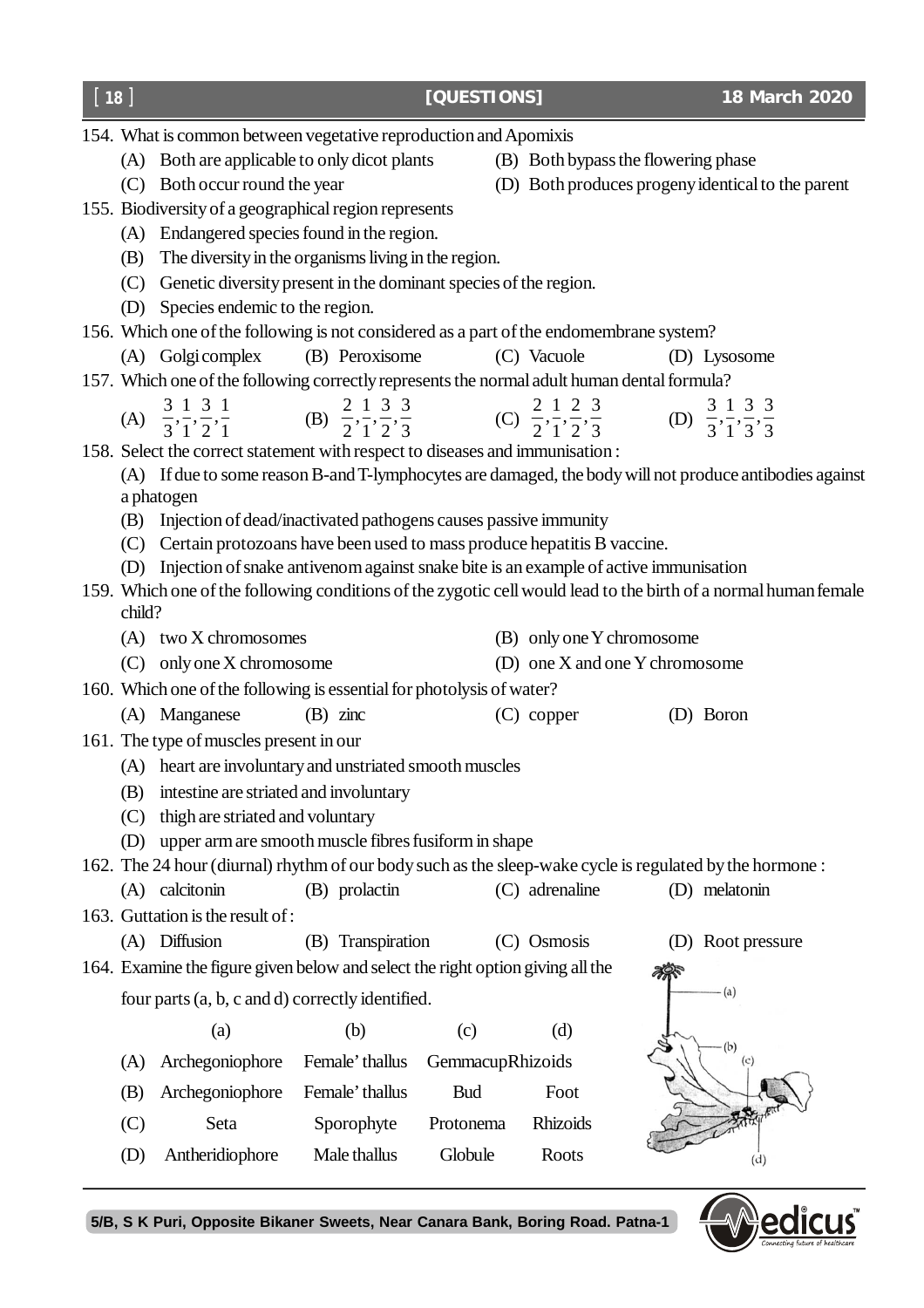

- 165. Three of the following pairs of the human skeletal parts are correctly matched with their respective inclusive skeletal category and one pair is not matched. Identify the non-matching pair.
	- Pairs of skeletal parts Category
	- (A) Sternum and Ribs Axial skeleton
	- (B) Clavicle and Glenoid cavity Pelvic girdle
	- (C) Humerus and ulna Appendicular skeleton
	- (D) Malleus and stapes Ear ossicles
- 166. Which one of the following aspects in an exclusive characteristic of living things?
	- (A) Isolated metabolic reactions occur in vitro
	- (B) Increases in mass from inside only
	- (C) Perception of events happening in the environment and their memory
	- (D) Increases in mass by accumulation of material both on surface as well as internally
- 167. "Good ozone" is found in the :
- (A) Mesosphere (B) Troposphere (C) Stratosphere (D) Ionosphere 168. The logistic population growth is expressed by the equation :
	- (A) dt / dN = Nr $\left(\frac{K-N}{K}\right)$ K  $= \text{Nr}\left(\frac{K-N}{K}\right)$  (B)  $dN/dt = rN\left(\frac{K-N}{K}\right)$ K  $= rN\left(\frac{K-N}{K}\right)$  $(C)$  dN / dt = rN  $dN/dt = rN\left(\frac{N-K}{N}\right)$ N  $= rN\left(\frac{N-K}{N}\right)$
- 169. In the five-kingdom classification, *Chlamydomonas* and *Chlorella* have been included in
	- (A) Monera (B) Protista (C) Algae (D) Plantae
- 170. After industrialisation i.e, in 1920, the proportion of moths were
	- (A) more white-winged moths than dark winged
	- (B) more dark winged moths than white winged
	- (C) white winged moths equal in no. to dark winged moths
	- (D) only white-winged moths were there
- 171. Which one of the following human organs is often called the "graveyard" of RBCs ?
	- (A) Liver (B) Gall bladder (C) Kidney (D) Spleen
- 172. Which one of the following generally acts as an antagonist to gibberellins ?

# 173. A test cross is carried out to

- 174. Tobacco plants resistant to a nematode have been developed by the introduction of DNA that produced (in
	-
	- Mustard, Gram, Tulip, Asparagus, Arhar, Sun hemp, Chilli, Colchicine, Onion, Moong, Pea, Tobacco, Lupin (A) Three (B) Four (C) Five (D) Six